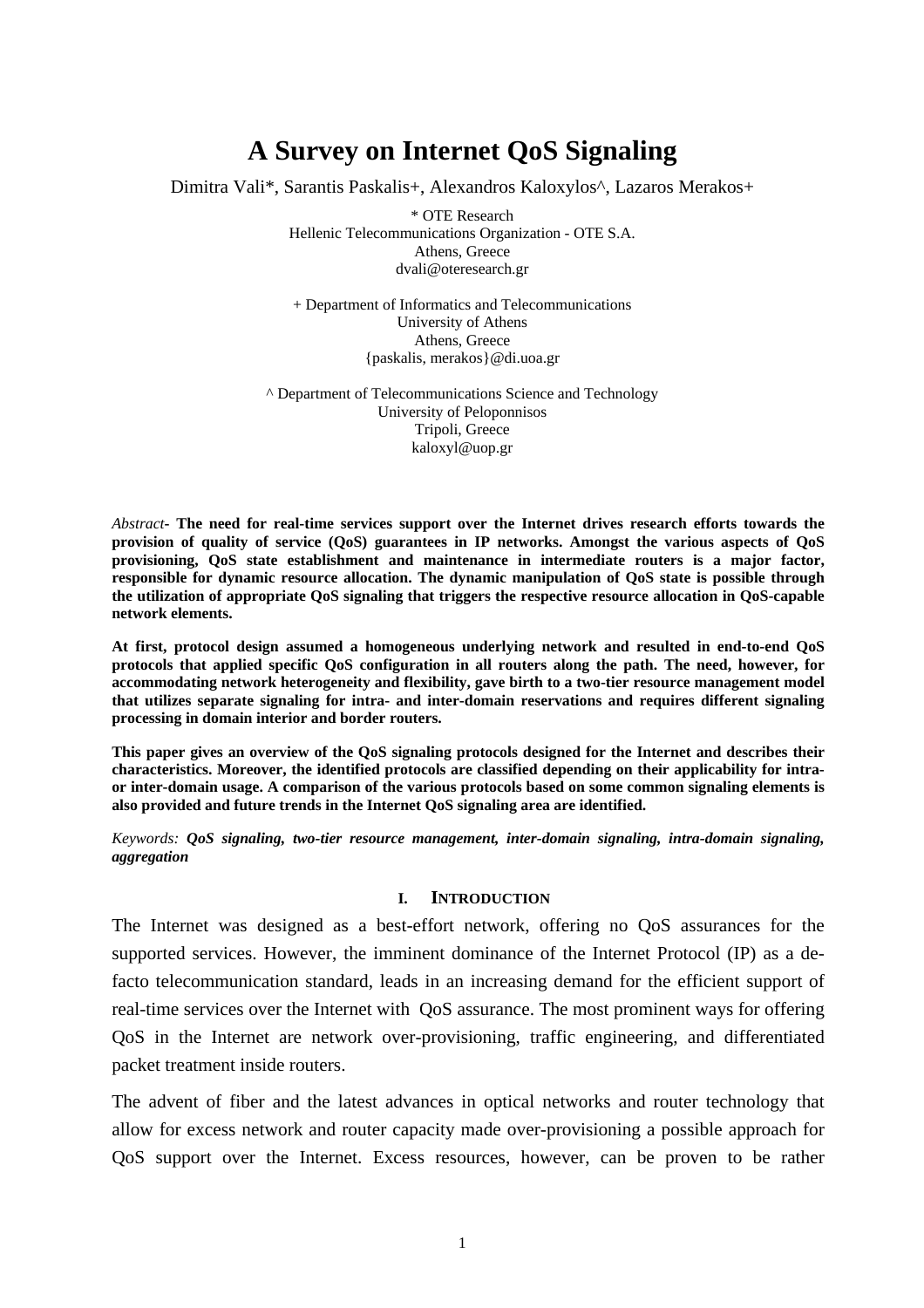expensive, especially in access networks (wired or wireless) where bandwidth is a scarce resource. On the other hand, bandwidth availability and router capacity in general cannot be considered as an infinite resource, considering that the increasing penetration of broadband access technologies to the users (e.g., xDSL, Fiber to the Home, or Fiber to the Curb technologies) is expected to increase significantly the resources required in the core networks.

For the aforementioned reasons, efficient mechanisms for supporting end-to-end QoS through the Internet should be developed and implemented. One way of supporting QoS in the Internet is through traffic engineering, where routing of QoS packets does not follow the traditional IP routing protocols (i.e. OSPF and BGP), but instead takes into account available resources and expected traffic on the various network links. Following this approach, some paths can be over-provisioned and used for the most demanding packet flows (marked with the appropriate label), whereas others could be left for the best-effort traffic. A traffic engineering technique that can provide service differentiation is MPLS. MPLS is a forwarding scheme that uses a fixed-length label inside the packet's header to decide packet handling. MPLS-capable routers are configured to forward packets with the same label to the same outgoing interface. This way label switched paths that correspond to different QoS classes can be built across the Internet, where all packets marked with the same label follow the same route.

In this paper, however, we focus on QoS mechanisms that maintain the standard routing functionality, and rely on differentiated packet treatment inside routers to support end-to-end QoS provision. Following this approach, QoS is assured via adequate packet classification, queuing, and scheduling inside routers that reflect the QoS characteristics of the packet. The QoS-related configuration of routers along the data path can take place via the end-to-end exchange of messages, i.e., QoS signaling. Signaling messages are processed in the routers along the path and enable the reservation of resources for the requested QoS service. Moreover, signaling exchange allows for the negotiation of requested and received QoS characteristics between the initiating and the receiving user and between the initiating user and the network.

An independent, but important aspect in QoS provision is the existence and operation of policy and admission control inside the routers. Policy control determines whether the requesting user is entitled to make the requested reservation, while admission control determines whether the node has sufficient resources to facilitate the reservation. If both checks succeed, the requested reservation can be established, by configuring the respective router parameters. Policy and admission control can also be centralized, where only minimal enforcement stubs operate in each node. However, admission/policy control is well separated from QoS signaling, and is, therefore, not covered in this work.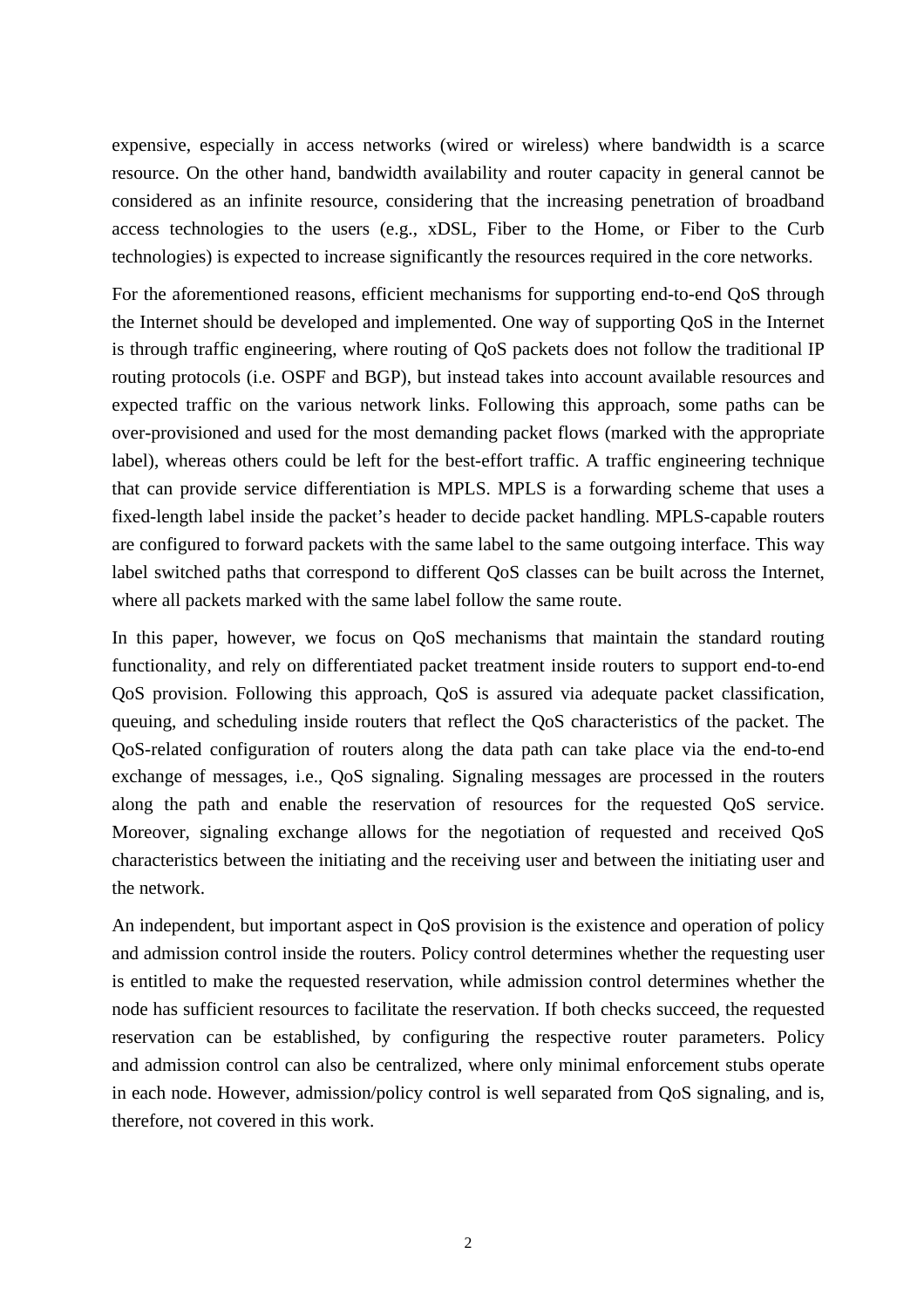The result of a fertile research work in the area of Internet QoS signaling for more than a decade has resulted in a plethora of proposed mechanisms for allocating resources either inside a domain (intra-domain) or in between domains (inter-domain). This paper gives an overview of the various QoS mechanisms, describes the major QoS protocols, classifies them into broader signaling categories and attempts a comparison between them based on their individual characteristics. Major trends and principles in the QoS signaling area are also discussed.

The rest of the paper is organized as follows: Section II presents QoS background issues; Section III identifies and describes the single-tier resource management architecture and the respective end-to-end QoS signaling protocols; Section IV presents the two-tier signaling architecture and its protocol representatives for both intra- and inter-domain QoS signaling; Section V summarizes the presented approaches and discusses their merits and drawbacks; Section VI presents other efforts to give an overview of the Internet QoS area. Finally, Section VII concludes the paper.

#### **II. BACKGROUND**

The Internet community soon realized the vision of end-to-end QoS services and introduced the Integrated Services (IntServ) architecture [1] to implement this vision into specifications. IntServ supports end-to-end signaling, QoS state establishment and management for per-flow differentiated treatment in intermediate routers along the data path. The signaling protocol that emerged to meet the integrated services requirements is RSVP (Resource reSerVation Protocol) [3]. The IntServ architecture was designed to facilitate every QoS element (router functionality, signaling, and accounting) in a fine-grained manner. To achieve this goal, IntServ was founded on the underlying assumption that a homogeneous Internet environment equipped with IntServ enabled routers and end hosts would be the common case.

The IntServ architecture in general and the RSVP protocol in particular received criticism, mainly due to the scalability issues raised by the state maintenance for every data flow in intermediate routers across the end-to-end path. The Internet community considered, therefore, other alternatives to the QoS provision problem. This time, the target was a lightweight QoS architecture putting as little burden in the routers as possible and providing coarse-grained traffic prioritization based on the statically contracted Service Level Agreements (SLAs) between users and the network. SLAs specify the amount and types of traffic each side has agreed to send and receive. The outcome was DiffServ (Differentiated Architecture) [2].

DiffServ networks are statically configured to support a small set of QoS levels (PHBs – Per Hop Behaviors) and do not use any QoS signaling for state establishment and maintenance in routers. DiffServ routers prioritize the data packets according to a 6-bit field in the IP packet header (DSCP, DiffServ Code Point) that reflects the requested QoS level. This procedure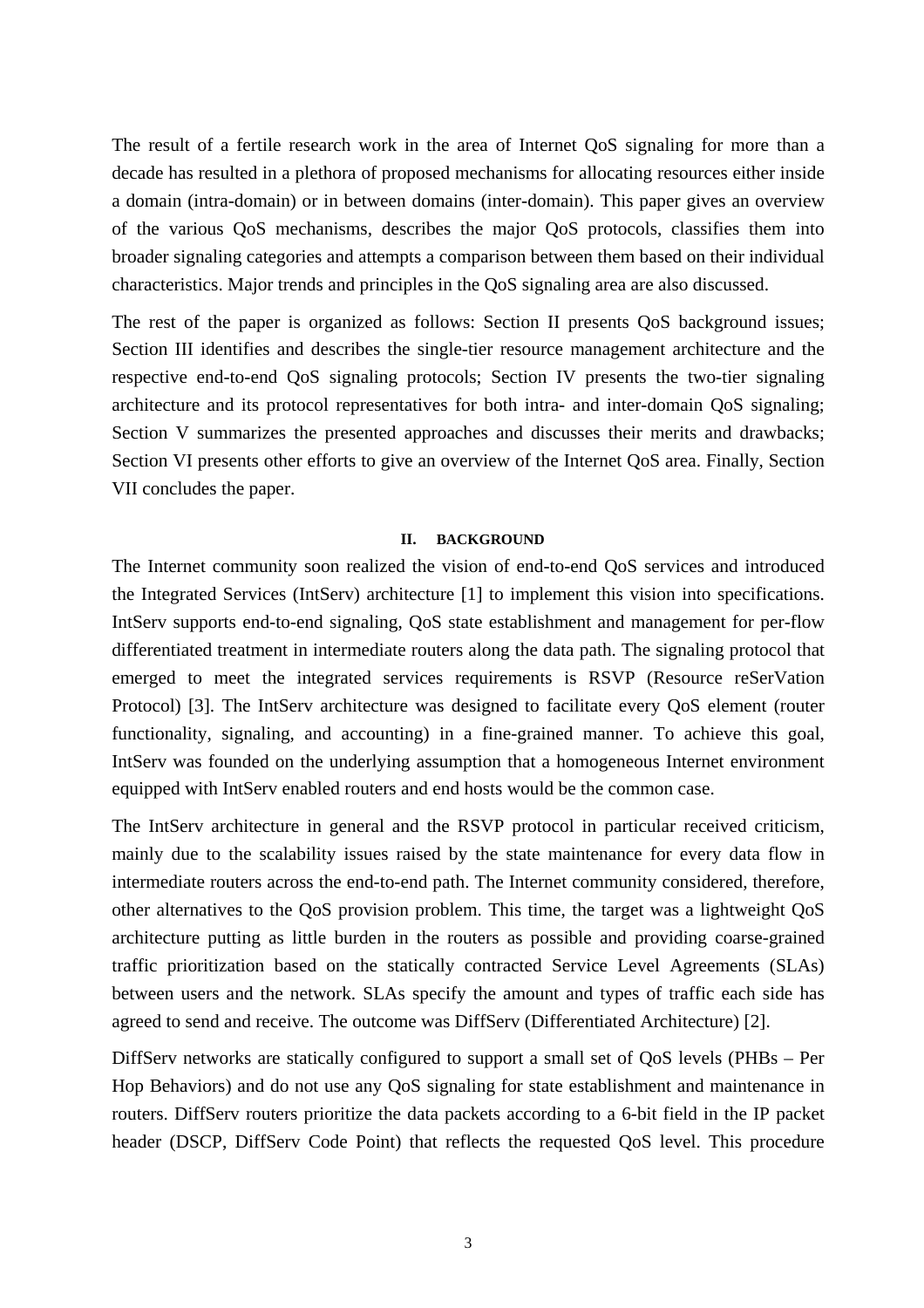results in aggregating reservations for different users sharing the same QoS level. Appropriate packet marking takes place either at end-hosts or at DiffServ edge routers before the traffic enters the DiffServ network. DiffServ edge routers perform, in addition, traffic classification and traffic conditioning procedures (including metering, marking, shaping and policing) based on the contracted SLAs.

The DiffServ model is simple and avoids processing complexity and signaling overhead in network routers (especially in interior routers). Furthermore, it does not mandate any specific QoS protocol implementation to the end-user application. DiffServ, however, is rather rigid since the users cannot dynamically change the amount of reserved resources according to their current traffic requirements. Moreover, the aggregation of different flows belonging to the same QoS level can result in an unfair distribution of resources among the flows inside the same aggregate (e.g. due to the aggressiveness of some bursty flows). For all the aforementioned reasons, statically configured QoS domains, unless being highly overprovisioned, may fail to offer the agreed QoS to the users.

Furthermore, the realization of the fact that the Internet is a concatenation of technologically and administratively different domains (Autonomous Systems - ASs) led to the identification of separate QoS techniques for the efficient support of intra- and inter-domain QoS. Thus, a two-tier resource management model was proposed in [7], with the intra-domain QoS signaling performing resource management inside a domain, and the inter-domain signaling managing resource allocation between domains. The two tiers must be closely coordinated to enable provision of the necessary end-to-end QoS support. The two-tier model increases the degrees of freedom regarding end-to-end QoS support, since each domain is free to choose any QoS support mechanism for allocating resources internally, as long as proper co-operation takes place with the respective inter-domain signaling protocol.

#### **III. SINGLE-TIER QOS SIGNALING**

Single-tier signaling offers end-to-end QoS guarantees assuming a homogeneous QoS architecture for the Internet, where all routers support the same QoS mechanisms. Single-tier signaling traverses the end-to-end path between the communicating users following standard IP routing, establishes and maintains a QoS state in every intermediate IP router. The subsequent data packets follow the same route with the QoS signaling and take advantage of the specific QoS behavior that the signaling has configured in routers along the path (Figure 1).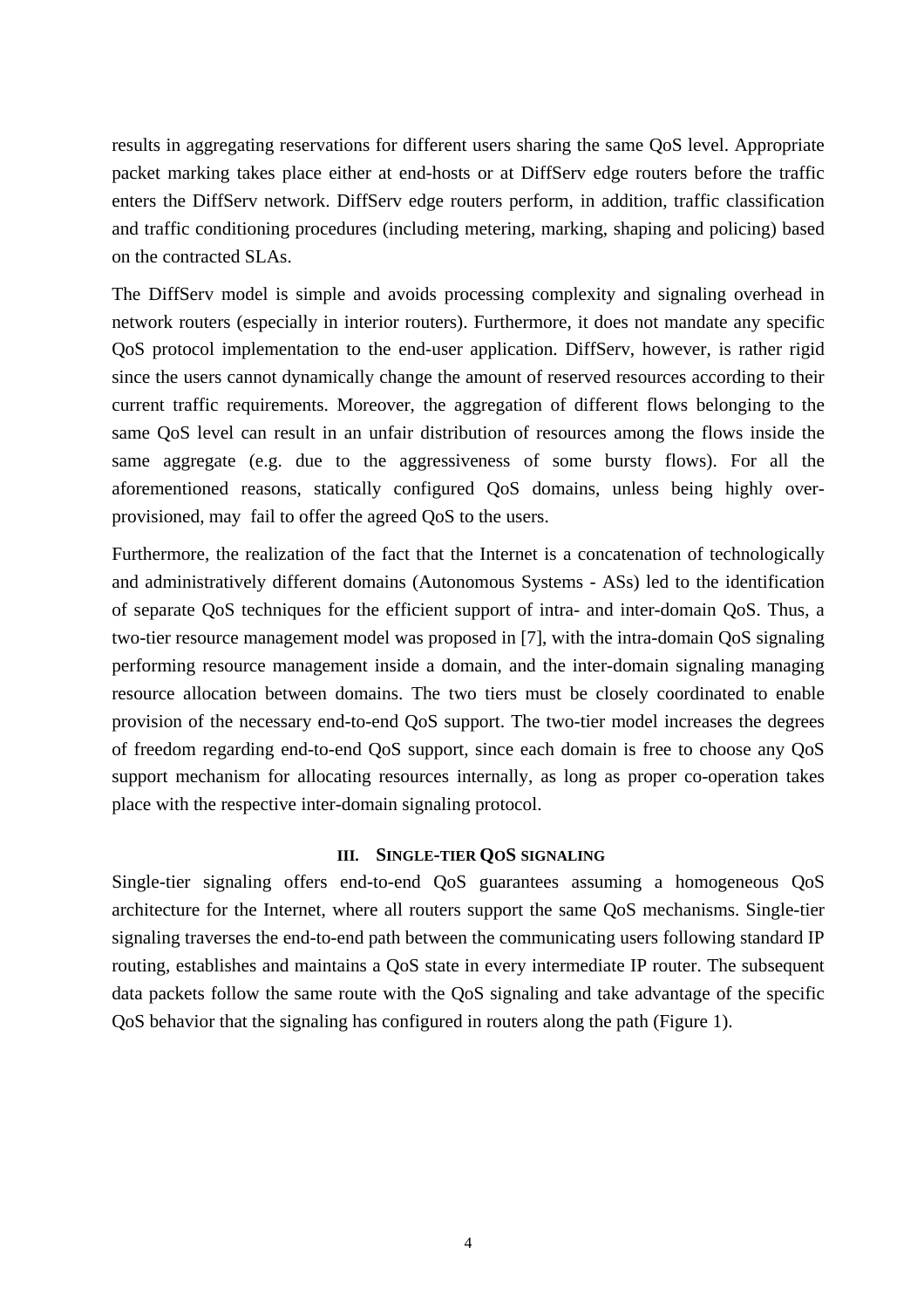

**Figure 1.** Single-tier QoS Signaling

A major representative of the single-tier signaling is RSVP, designed for application in a homogeneous end-to-end IntServ architecture. RSVP provides uni-directional reservation of resources for each application data flow, and adopts a receiver-based resource reservation approach for QoS sessions, suited for handling reservations in a multicast environment. Resources are reserved and respective soft states are installed for each data flow on RSVP aware routers along the path, using a two-pass signaling scheme (Figure 2). The sender initiates the signaling procedure by sending an end-to-end PATH message (message 1 in Figure 2) towards the receiver, in order to inform the receiver about the traffic shape of the data flow and the available resources of routers along the path. The traffic characteristics of the source and the requested QoS service type are represented by specific objects inside the RSVP messages. The PATH message installs route-specific soft states in all traversing routers, in order to enable the response messages to follow the reverse path back to the sender. The receiver responds with a RESV message (message 2 in Figure 2) that performs the actual reservation of resources along the path. Admission and policy control takes place in each traversed RSVP router. The RESV message is sent hop-by-hop between routers following the reverse path, according to the route specific state established by the PATH message. Merging of the various reservation messages heading for the same sender takes place along the route, allowing for efficient multicast reservations. As a result of the aforementioned signaling procedure, reservation and signaling soft states are installed in all RSVP-enabled routers along the path, which are maintained by periodic end-to-end refresh messages.

While RSVP succeeds in assuring QoS separately for each data flow, it has received criticism regarding the complexity and the processing overhead it implies in routers. Since the amount of states stored in each router increases linearly with the number of traversing QoS flows, the number of states stored inside routers can raise scalability issues, especially in backbone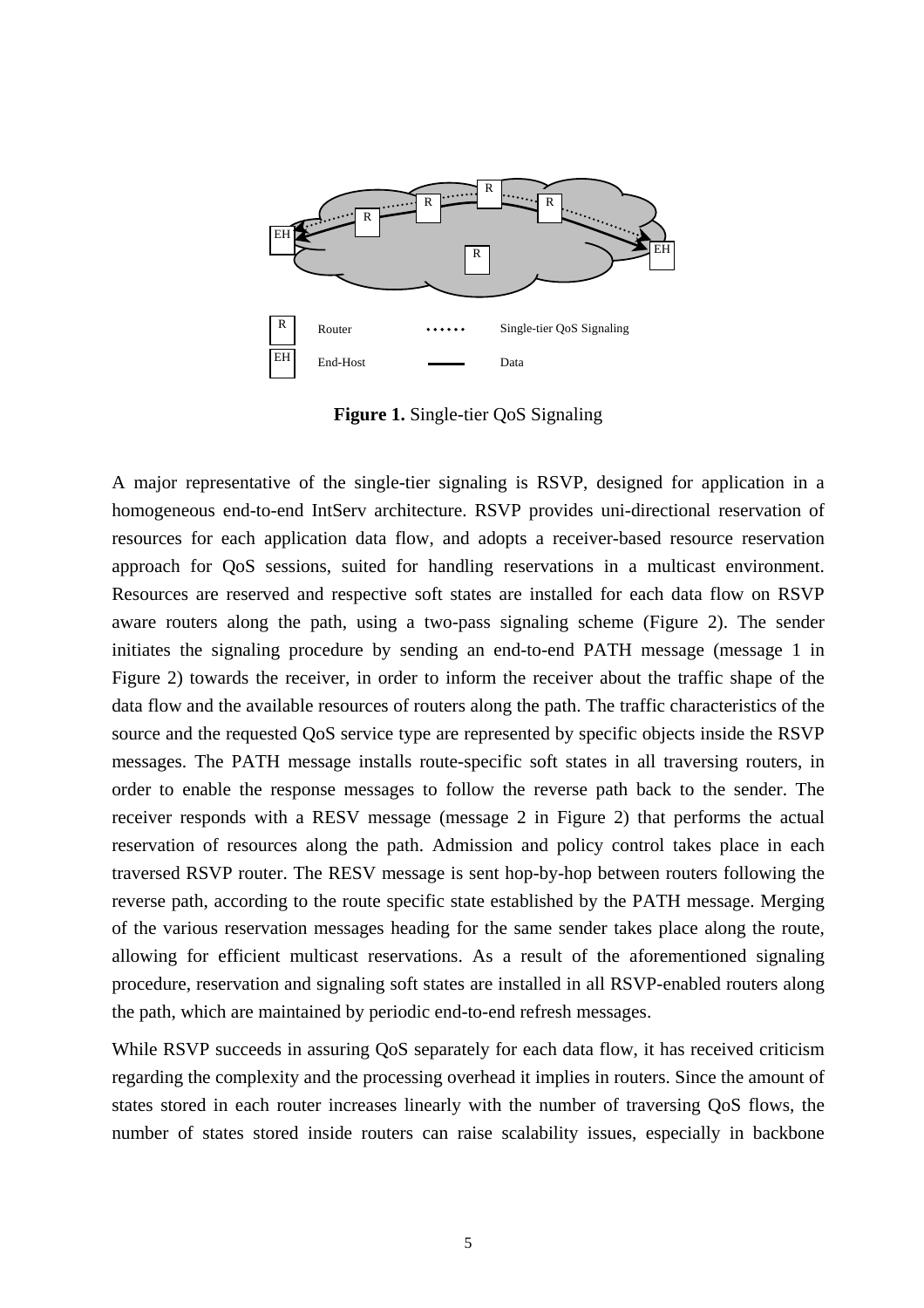routers that handle a lot of traffic. Moreover, the use of refresh messages transmitted periodically for each flow has been accounted for contributing to signaling and processing overhead inside the network. The latter has been addressed in [14] where, among other optimizations, the use of a Bundle message is proposed, which consists of a bundle header and a body carrying multiple RSVP messages dealing with separate sessions.



**Figure 2.** RSVP message exchange

As an alternative to RSVP, YESSIR (YEt another Sender Session Internet Reservation) [10] is proposed for uni-directional per-flow reservation within the IntServ QoS model. YESSIR is built as an extension of the RTCP (Real Time Control Protocol) protocol, an in-band control protocol for RTP flows. YESSIR design is based on the assumption that a large fraction of applications requiring guaranteed quality of service are real-time applications and as such, will use the RTP (Real-time Transport Protocol) to deliver their data. RTCP is used for the transportation of the YESSIR reservation messages. Soft reservation states are installed on each router along the path, as the RTCP/YESSIR message travels from the sender to the receiver (Figure 3). Reservations are installed along the path following a one-pass senderbased reservation mechanism.

YESSIR seems to perform better than RSVP in terms of reservation set-up time, signaling processing and message overhead. Measurements [10] indicate that YESSIR reservation setup time is three times faster than that of RSVP and that the YESSIR refresh message processing overhead is around half of that of RSVP refresh. Moreover, YESSIR is designed to take advantage of the RTP and RTCP protocol features and avoids the implementation of an independent reservation protocol.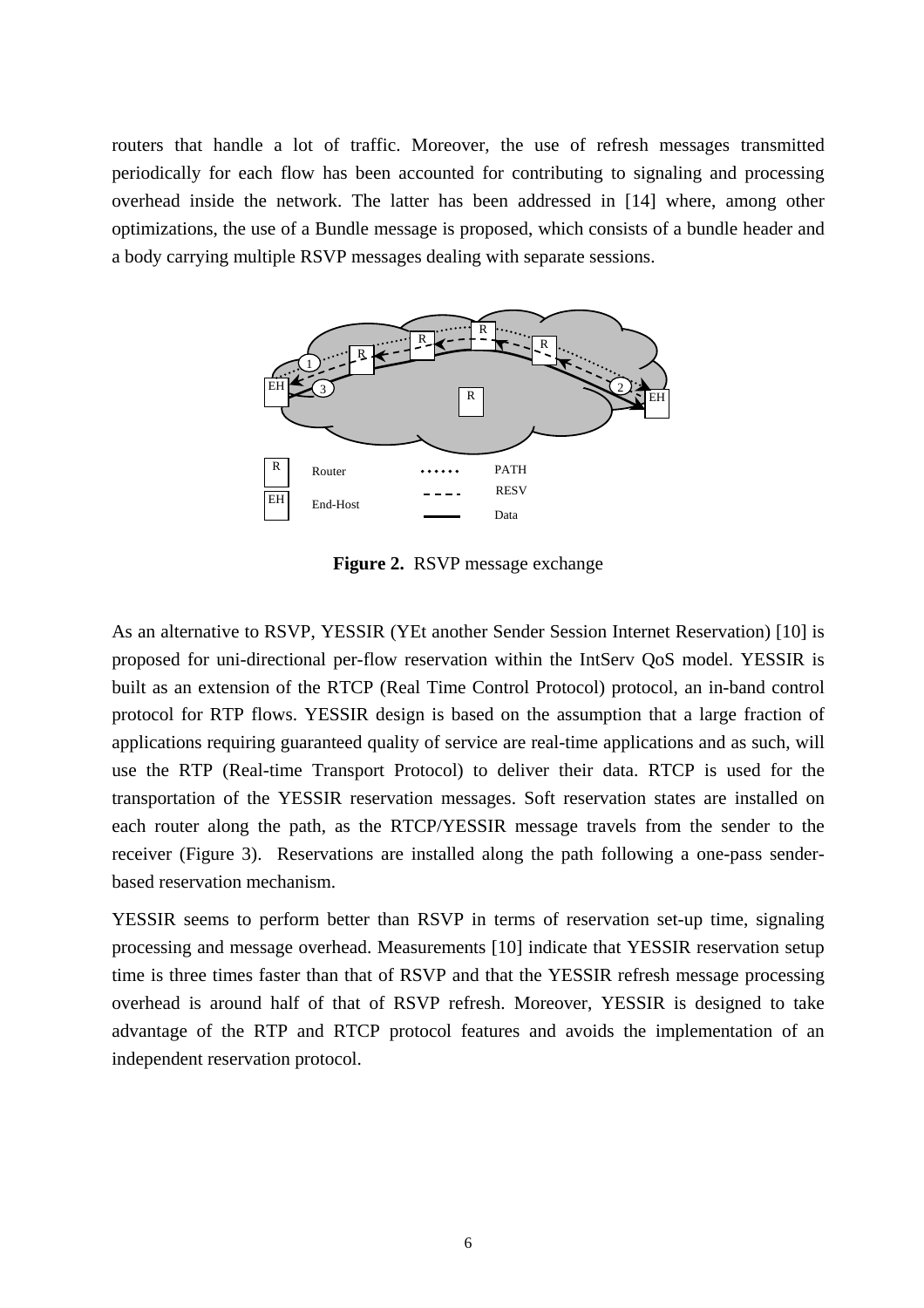

**Figure 3.** YESSIR message exchange

Boomerang [9] is another reservation protocol designed with simplicity in mind. Boomerang establishes per-flow bi-directional reservations, using a single protocol message. The Boomerang reservation message is sent by the initiating node (which may be the sender or the receiver) to the far-end node, where it is echoed back to the initiating node. Resources are allocated hop-by-hop (using soft states) in all routers traversed by the reservation message in both directions (Figure 4). When the initiating node receives the Boomerang message, it verifies the success of the reservation by examining the appropriate message flags set in the message by the routers along the path. Reservation messages are then sent periodically from the initiating to the far-end node to keep the reservation alive along the upstream and downstream paths.



**Figure 4.** Boomerang message exchange

The Boomerang message is routed according to standard routing procedures. This ensures that the reservation will be made along the correct path for both upstream and downstream traffic and eliminates the need for storage of route-specific states along the path. Signaling states are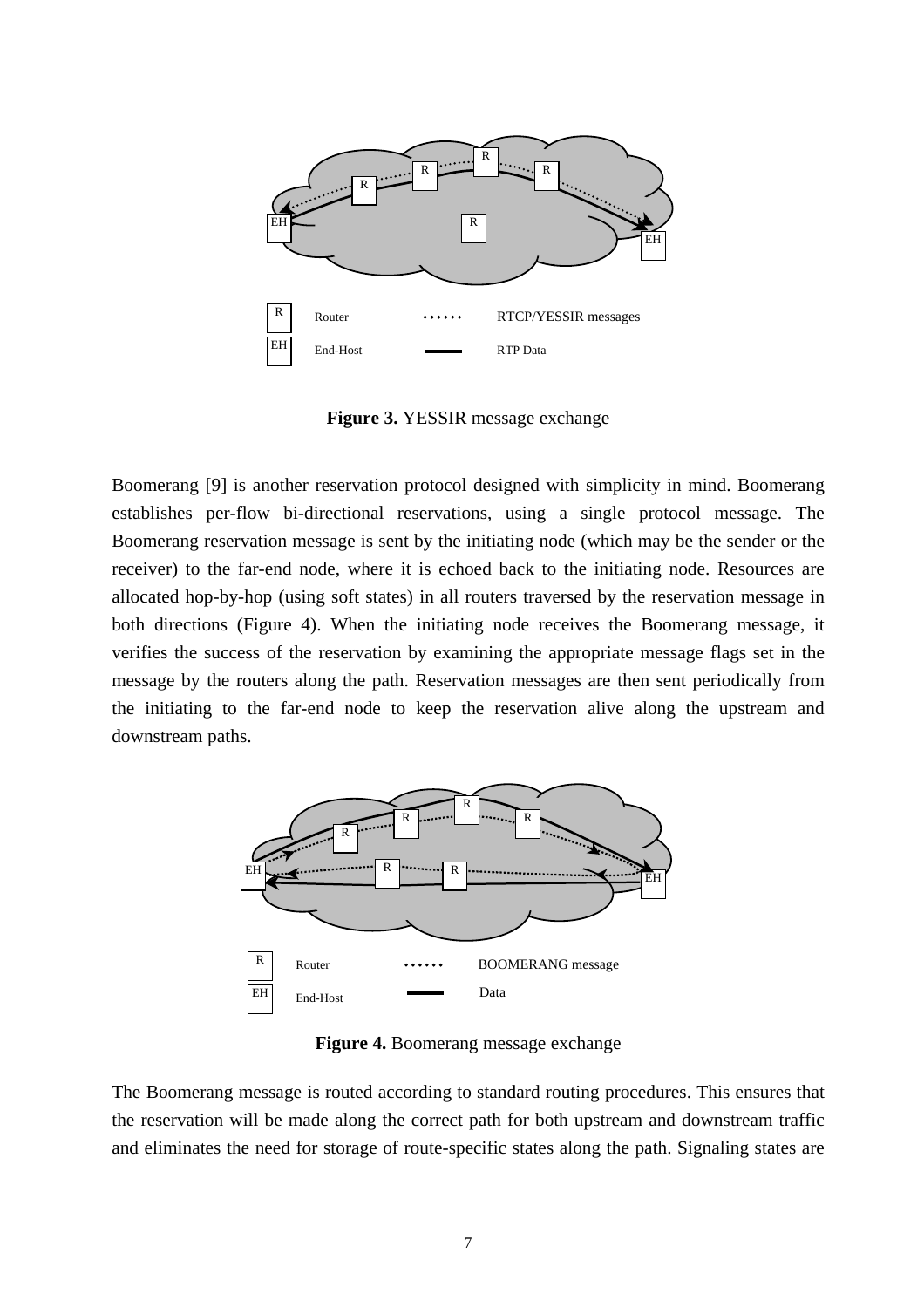also eliminated from the routers, due to the use of a single reservation message. However, perflow reservation states are still installed in each router along the path. Boomerang's short messages, along with the elimination of routing and signaling states, contribute to an enhanced protocol performance especially in terms of processing overhead. Based on implementation results [9], Boomerang signaling overhead (in terms of bytes/sec) is about 4,6 times lower than that of RSVP. Boomerang also results in lower memory and processing requirements in routers when compared to RSVP. The Boomerang memory gain is around 400 bytes/flow and the processing gain ranges between 2 and 4 depending on the specific type of message processed.

Both YESSIR and Boomerang, similarly to RSVP, propose the storage of per-flow QoS states in all routers along the path, which is a major point of criticism due to scalability reasons. Regarding Boomerang, however, a protocol extension has been proposed in [9] for aggregating per-flow states in routers, when necessary. In addition, both YESSIR and Boomerang follow the soft state approach introduced by RSVP. As a result, they use refresh mechanisms for keeping the reservations alive, which adds to the signaling overhead. Moreover, YESSIR caters for RTP traffic only.

INSIGNIA [17] is a QoS protocol proposed for the support of adaptive services in mobile adhoc networks. INSIGNIA is an in-band signaling system that supports restoration and adaptation of the reserved resources to the continuous changing conditions of the ad-hoc networks. The INSIGNIA control messages are transported inside IP data packets (using IP header options), which follow the dynamic routing protocols proposed for ad-hoc networks, and install per-flow soft states in traversed routers. In-band signaling systems are considered in general to be well suited to the rapidly changing environment of mobile ad-hoc networks, enabling fast resource reservation and restoration after topology changes. Simulation results study the effect of mobility on the INSIGNIA network performance (i.e. percentage of packets delivered as QoS packets, as best-effort packets or being lost) and show that INSIGNIA supports relatively constant QoS delivery (around 80% of packets receive QoS) under slow and moderate mobility conditions (between 3,6 and 18 km/h) [17].

Overall, single-tier signaling assumes a homogeneous QoS architecture being applied end-toend in the Internet, which is not usually the case. This simplified assumption, however, eliminates any interworking issues between different QoS protocols in the domain boundaries, adding to the simplicity of the QoS protocol implementation. The simplicity of this signaling category is further emphasized by the use of standard routing procedures throughout the network for routing the QoS signaling messages.

Concluding this section we would also like to present an alternative method for supporting QoS, that does not directly involve however, the reservation of resources. This proposal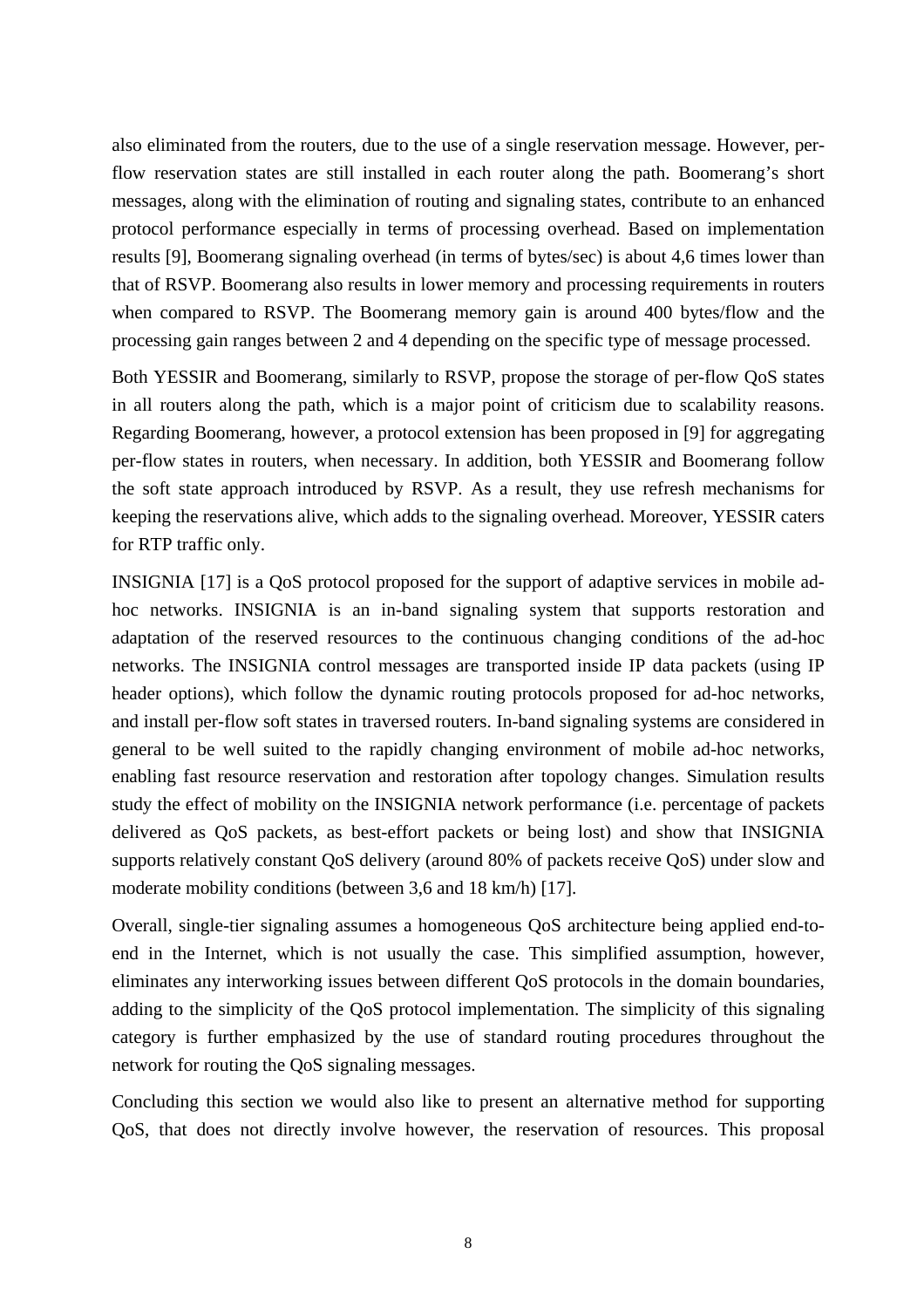suggests the use of the Session Initiation Protocol (SIP) [25]. SIP is a request-response protocol for initiating and managing communications sessions in the Internet. SIP intentionally does not involve itself with the reservation of resources and can, in principle, work independently from the resource reservation protocol that may be used along the data path. Regarding QoS, SIP could provide the transport mechanism enabling QoS negotiation, policy and AAA (authentication, authorization, and accounting) enforcement. QoS negotiation is enabled via the transport inside the SIP messages of Session Description Protocol [24] objects that describe the capabilities of the end-hosts and the characteristics of the connection (e.g. media, bandwidth codec, etc.). Regarding AAA/policy enforcement, SIP provides a universal transport means to carry AAA/policy requests to the local AAA/policy server, which has the authority to grant or deny access to local (edge router) or remote resources (through brokering with peer servers). SIP does not perform the actual reservation of resources, which is assured by the underlying reservation protocol (e.g. RSVP). It is important, however that appropriate coordination exists between the two protocols so that requested resources are reserved before the data communication between the end systems begins [26]. Moreover, to alleviate the user terminal from QoS resource functionality implementation, SIP extensions are proposed in [27] (Q-SIP protocol). These extensions allow for terminal QoS request information to be transported inside Q-SIP messages. Q-SIP messages are addressed to specially designed proxies inside the network that are responsible for performing the actual reservation of resources.

#### **IV. TWO-TIER QOS SIGNALING**

The Internet is a concatenation of different autonomous systems that are administratively and technologically independent. Taking this into account, the two-tier resource management model is proposed [7], where the need for two separate resource management categories is identified: one inside the administrative domain (intra-domain signaling) and one between domains (inter-domain signaling). Appropriate combination of the intra- and the inter-domain signaling results in efficient end-to-end management of resources.



**Figure 5.** Two-tier QoS Signaling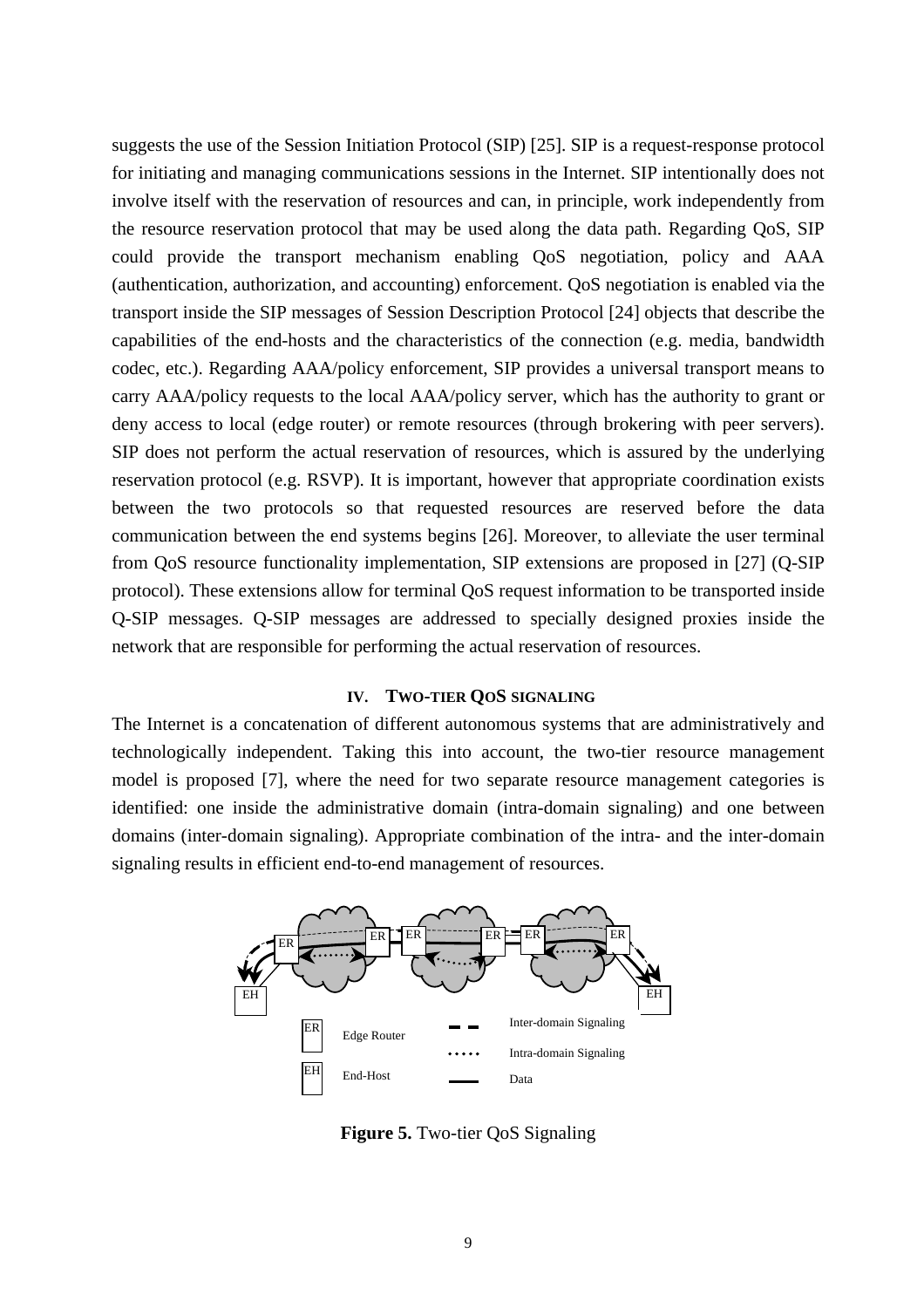The two-tier signaling architecture, illustrated in Figure 5, implies that each domain is allowed to use its own QoS mechanism or protocol internally, allowing for concatenation of the various heterogeneous domains. The provision, however, of end-to-end QoS requires that appropriate interworking between the intra- and the inter-domain QoS protocols take place at the domain boundaries.

In the following paragraphs, the major intra- and inter-domain signaling protocols are presented.

## *A. Intra-domain QoS signaling*

 $\overline{a}$ 

Intra-domain QoS signaling is the signaling used for performing resource allocation inside a domain. The purpose of intra-domain resource allocation is to determine whether sufficient resources are available for traffic flowing through each domain and, if so, to allocate resources for this traffic. Intra-domain signaling performs resource reservation based on the user's QoS requirements that it receives via interaction with the end-to-end inter-domain QoS signaling. Appropriate QoS parameter mapping takes place at the domain boundaries or at specific resource management entities inside the domain.

The simplest way to allocate resources inside a domain is through static configuration of resources inside routers for a small number of QoS levels according to the DiffServ QoS model. Following this approach, no signaling is required for allocating resources inside the domain. However, as already mentioned, statically configured QoS domains may fail to offer the agreed QoS to the user, unless highly over-provisioned. Over-provisioning may be particularly expensive especially in access domains, where the use of QoS signaling is advised for the reliable offer of the agreed QoS and the efficient management of resources.

As an alternative to static router configuration for QoS, the IntServ architecture can be deployed in the domain interior, relying on  $RSVP<sup>1</sup>$  for dynamic resource reservation inside the domain [7]. Per-flow reservation signaling results, however, in a number of QoS states stored inside routers that is analogous to the number of traversing flows. It seems, therefore, that IntServ would be appropriate for access domains where the number of QoS flows is manageable but the resources are scarce, while DiffServ would be a good candidate for core domains where over-provisioning is possible and the number of traversing flows is rather large.

<sup>&</sup>lt;sup>1</sup> In principle, there does not seem to exist any technical barrier for deploying any single-tier protocol (e.g. YESSIR or Boomerang) for performing intra-domain reservation. However, this scenario as well as the respective requirements for interworking with inter-domain protocols has not been addressed in previous research work and, therefore, is not considered in the current study.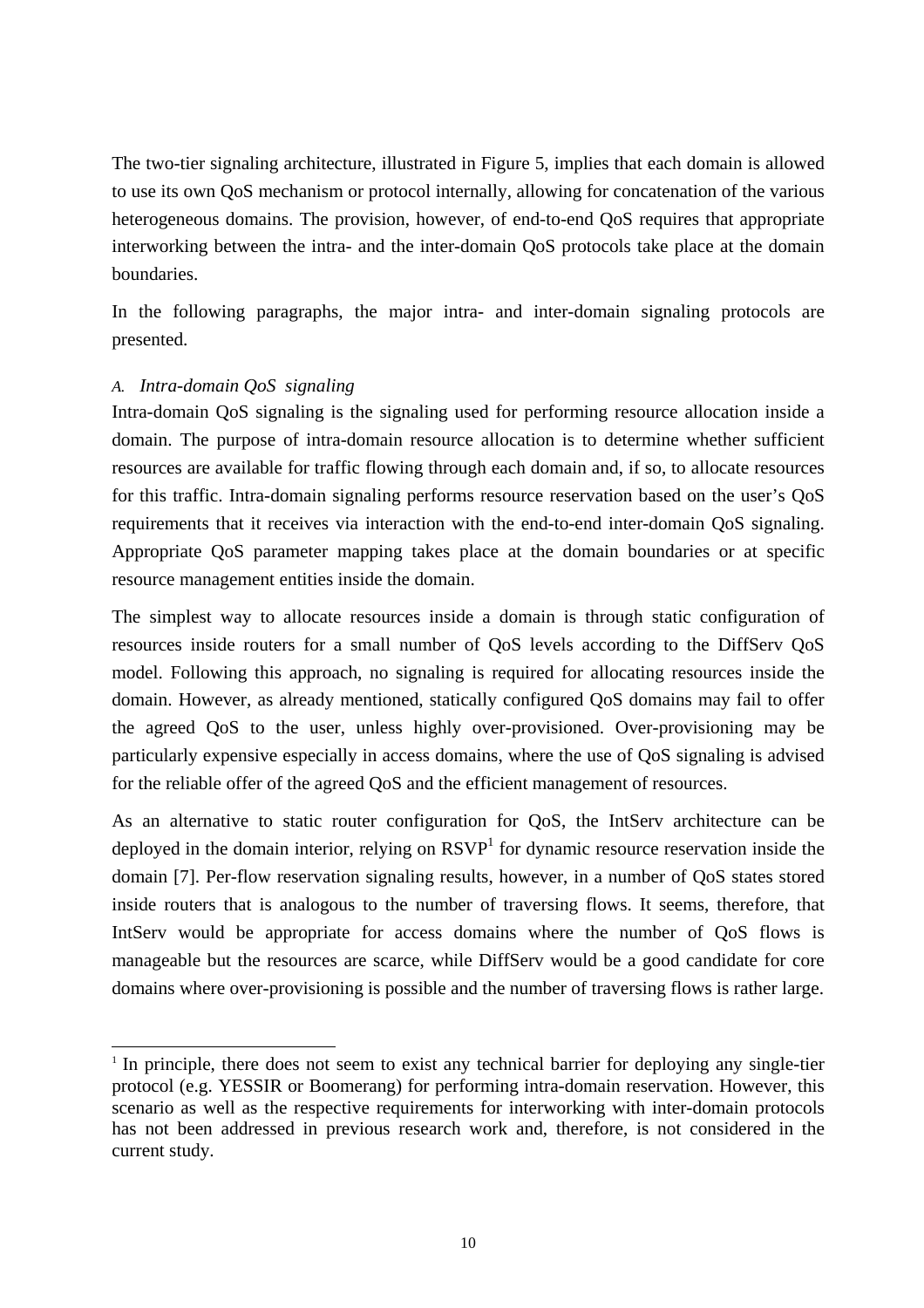In an attempt to combine the DiffServ simplicity with the dynamic resource management enabled by QoS signaling, a number of signaling-aware routers can be introduced inside a DiffServ domain. While DiffServ domains are in general signaling-unaware, the DiffServ signaling-aware routers could participate in QoS signaling and perform admission control and aggregate (PHB-based) resource allocation for the DiffServ domain (Figure 6). The number of signaling-aware routers inside the DiffServ domain can vary from only edge routers to all interior routers [4], depending on the specific characteristics of the domain, as well as the desired degree of reliability in offering the agreed QoS. This approach enables per-flow admission control and dynamic allocation of resources to the various DiffServ QoS levels.



**Figure 6.** Dynamic Resource Management inside a DiffServ domain

A first approach for enabling dynamic resource allocation inside a signaling-aware DiffServ domain is through the use of RSVP [4]. RSVP messages install per-QoS level reservation states in RSVP-aware routers while they cross transparently the RSVP-unaware routers. Although RSVP-aware nodes in the DiffServ region participate in RSVP signaling, they perform classification and scheduling of the subsequent data traffic based on the packets' respective DSCPs allowing for data and reservation states aggregation based on the DiffServ principles. Aggregation, however, does not take place in the control plane, since per-flow RSVP signaling states are stored inside routers. The relative number of RSVP-aware routers in the DiffServ region should, therefore, be carefully selected to keep the state maintenance in the DiffServ network relatively simple.

Moreover, to enable aggregation in the control plane of a dynamically managed DiffServ domain, RSVP aggregation can be used between domain edges [4]. Aggregated RSVP [5] is an RSVP extension designed for handling aggregate reservations that cross an aggregation region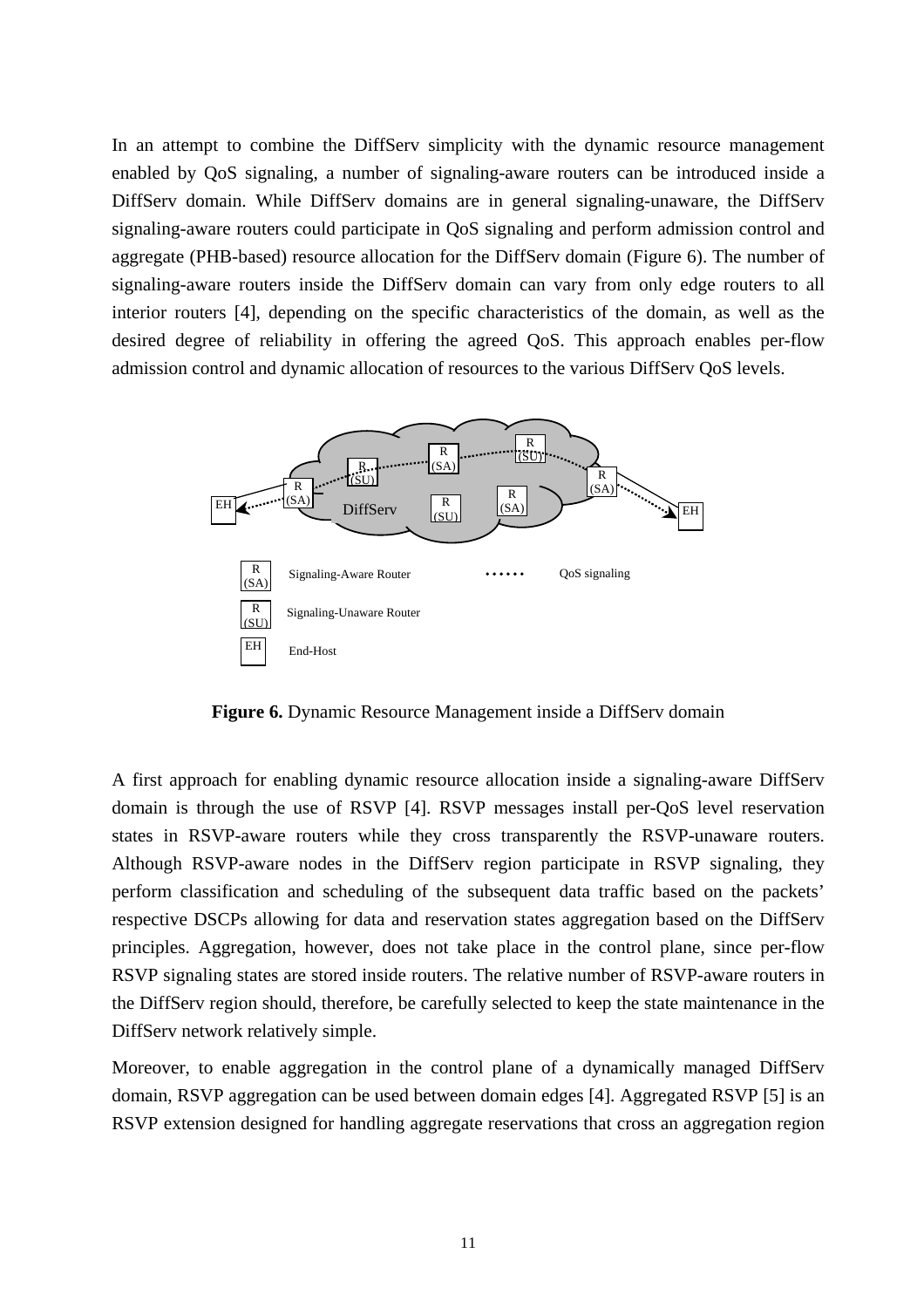(e.g. a DiffServ region) and share common ingress and egress routers (aggregator and deaggregator). Aggregated RSVP assumes end-to-end RSVP signaling exchange between users and the existence of a number of RSVP-aware routers inside the aggregation region. Aggregate RSVP messages are exchanged between the aggregators and de-aggregators located at the edges of the aggregation region (Figure 7), as a response to the per-flow RSVP messages. Aggregate RSVP messages result in storing per-aggregate signaling and reservation states in routers inside the aggregation region. Initial reservation levels for each aggregate can be established between edge routers, based on anticipated traffic patterns. The end-to-end RSVP messages should cross transparently the aggregation region, so that RSVP routers inside the aggregation region do not process them. For this reason, the IP protocol number of the end-toend RSVP messages is changed upon entering the aggregation region (at the aggregator) and is restored at the de-aggregator.



**Figure 7.** RSVP aggregation

Another framework designed for edge-to-edge dynamic resource allocation inside a DiffServ domain is the Resource Management in DiffServ (RMD) framework [11]. The RMD framework specifies the PDR (Per Domain Reservation) and PHR (Per Hop Reservation) protocols that are both triggered at the ingress DiffServ edge router by the end-to-end interdomain QoS protocol (e.g. RSVP). At DiffServ edge routers the inter-domain protocol QoS parameters are mapped to the DiffServ DSCP. The PDR protocol operates edge-to-edge within the DiffServ domain and establishes dynamic per-flow states at the edge routers, enabling perflow admission control on behalf of the DiffServ domain. The PDR protocol is only processed by the DiffServ edge nodes. The PHR protocol operates hop-by-hop between interior DiffServ routers and reserves requested resources inside the respective DiffServ QoS levels. DiffServ interior routers store per-QoS level reservation states. PDR messages are usually carried encapsulated inside the PHR messages. The RMD framework message sequence is based on a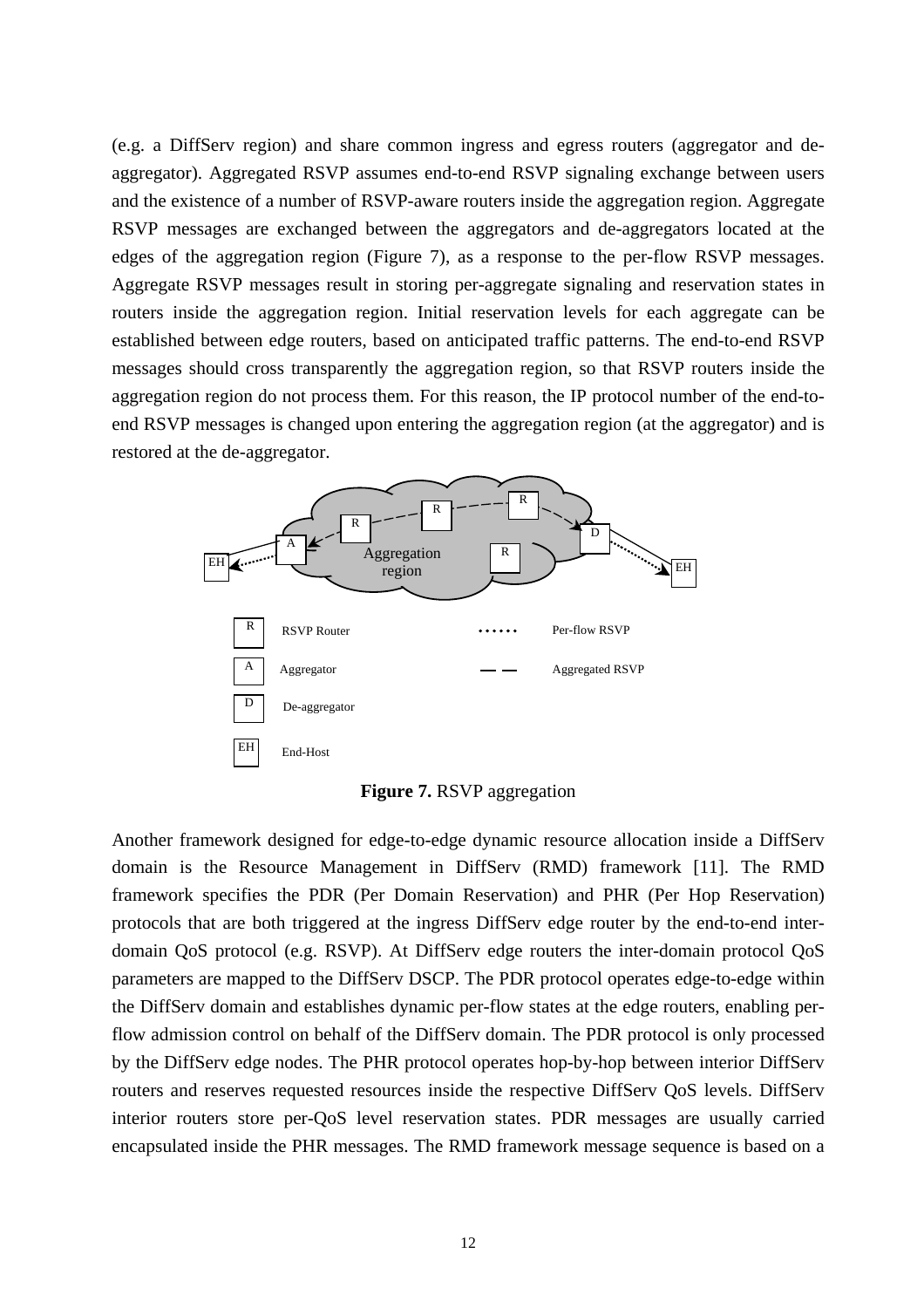request-response procedure, where reservation requests are sender-initiated and acknowledgements are sent back by the receiver. RMD reservation states can be either soft or hard states. A refresh mechanism is used for the soft state maintenance. Simulation results show that the mean processing delay of PHR reservation messages are more than 1300 times smaller than that of the RSVP reservation message [11]. This is due to the RMD aggregate state maintenance that significantly reduces the look-up time in the reservation state table, compared to the RSVP per-flow state maintenance.

A similar effort for offering QoS guarantees inside a DiffServ domain is the DiffRes reservation protocol [12]. DiffRes uses a combination of end-to-end (or edge-to-edge) and hopby-hop messages to dynamically perform aggregate reservations inside a DiffServ domain. For each flow, after collecting resource availability information along the route, the sender (or the ingress router) issues a reservation request message that performs the actual resource reservation in the DiffServ routers along the route. Per-flow soft states are stored in the DiffServ edge routers while per-QoS level states are installed in the core routers. DiffServ core routers add the requested amount of resources to the respective QoS level. DiffRes, in addition, avails a mechanism of hop-by-hop acknowledgements for avoiding duplication of reservations, in case an end-to-end reservation message is lost somewhere along the route. This mechanism requires, however, the storage of short-lived per-flow states in DiffServ interior routers (for the time period of the reservation establishment) and a per-hop router acknowledgement overhead.

The RSVP aggregation, RMD and DiffRes protocols are generally triggered by domain edge routers, and enable dynamic per-flow admission control inside the DiffServ network region, while avoiding per-flow QoS state storage in the signaling-aware DiffServ core routers. The described mechanisms generally follow the soft state approach, i.e. they rely on refresh messages exchange for maintenance of stored states. DiffRes, in addition, provides a mechanism for avoiding duplication of reservations in case of lost reservation messages, requiring additional storage and processing overhead.

A centralized approach to the intra-domain signaling is offered by the Bandwidth Broker (BB) architecture (Figure 8) [6]. The BB is a logical domain entity aware of the domain's policies and available resources and charged with two major responsibilities. The first one is to manage network resources on behalf of the domain by setting the domain routers parameters and the second is to manage the inter-domain link resources and signaling to other BBs. More specifically, the BB performs QoS parameter mapping, admission control and resource management for the domain as a response to the end-to-end inter-domain (inter-BB) QoS signaling protocol. For intra-domain resource allocation, the BB could use custom protocols (e.g. SNMP, LDAP) to directly allocate resources to each domain router [6] [22], or it can trigger and delegate the allocation of resources to an intra-domain resource management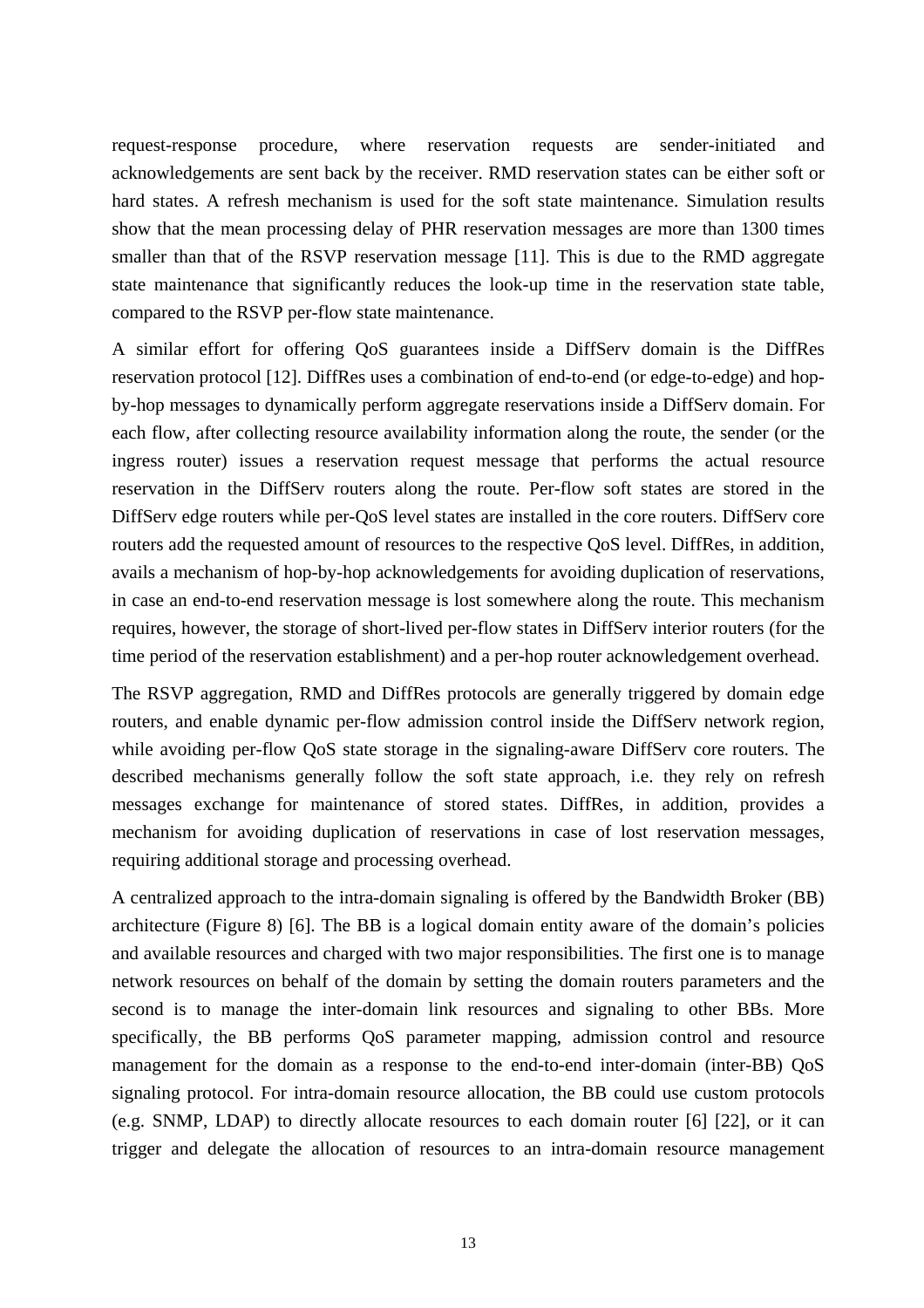protocol (e.g. RSVP) [7]. Resource reservation inside BB-based domains can take place either on per-flow (access domains) or per-aggregate (core domains) basis. An intra-domain aggregation scheme is also proposed, where aggregate allocations using RSVP take place between all ingress/egress router pairs of a core domain based on aggregate traffic measurements [7]. Simulation results show that this aggregation scheme offers preferential treatment to QoS packets without starving the best-effort traffic.



**Figure 8**. Intra-domain QoS signaling in BB architectures

In general, BB-based architectures leverage routers from admission control procedures and storage burden. However, dynamic configuration of domain routers by the central BB may be proven to be complex. Moreover, BB-based architectures suffer from the weaknesses that characterize all centralized architectures, including single point of failure, high processing load in centralized nodes, etc.

## *B. Inter-domain QoS signaling*

Inter-domain signaling is used end-to-end in a two-tier resource management architecture for handling the reservations between neighboring domains. Moreover, inter-domain signaling is used for sending the end-user's QoS requirements to the internal QoS mechanisms of the transit domains.

The end-to-end (triggered by end-hosts) inter-domain usage of RSVP for resource reservation in mixed IntServ/DiffServ networks, is proposed in [4]. According to this proposal, IntServ can be applied in access network domains, whereas DiffServ can support aggregation of traffic in core domains. At the boundaries between domains, special RSVP-aware routers (that may be part either of the IntServ or the DiffServ network) perform per-flow admission control for the DiffServ domain, based on resource availability inside the DiffServ network and on the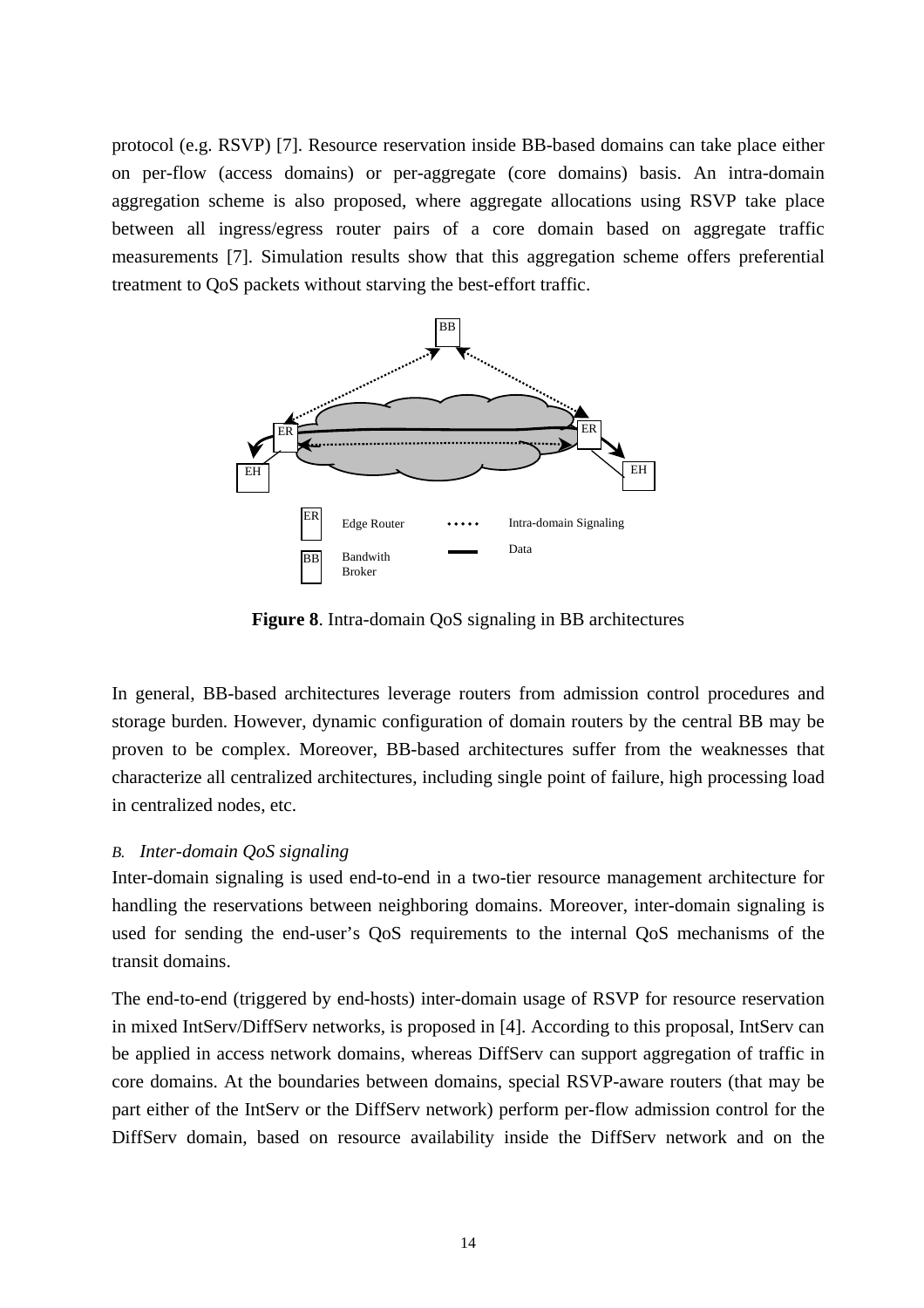customer defined policy. If the DiffServ domain is RSVP-unaware, the RSVP messages will cross transparently the DiffServ domain (Figure 9). To facilitate the RSVP usage over DiffServ networks, the introduction of the DCLASS object is proposed to carry the agreed DSCP values within RSVP messages [15], enabling the sender's data packet marking with the appropriate DiffServ QoS level.



**Figure 9**. End-to-end inter-domain RSVP usage

However, to avoid RSVP per-flow processing in core routers, various protocols have been designed aiming at aggregating reservations on backbone inter-domain links. The aggregation of reservations aims at reducing storage and processing cost in core routers. This cost is related to the number of aggregate states maintained in the routers and the number of signaling messages that are necessary for the establishment and maintenance of these states (signaling load).

A QoS signaling protocol designed for aggregate inter-domain usage between heterogeneous domains (Autonomous Systems) is the Border Gateway Reservation Protocol (BGRP) [8]. BGRP operates end-to-end only between domain border routers and aims at aggregating reservations between domains improving scalability. BGRP uses the sink-tree aggregation approach and performs reservation aggregation by building a sink tree for each destination domain (Figure 10). Reservations from different source domains that are destined towards the same destination domain are aggregated along the path, forming a sink-tree rooted at the destination domain edge router. Basic functionality of BGRP includes a PROBE message sent by the source domain towards the receiver for determining resource availability and recording the reservation path. The destination domain edge router terminates the PROBE and responds with a GRAFT message along the reverse path, which performs the actual inter-domain reservation and triggers the intra-domain QoS mechanisms in transit domains. The destination domain edge router is the de-aggregation point for the reservation aggregate, while the source domain edge routers are the aggregation points. By performing sink tree based aggregation of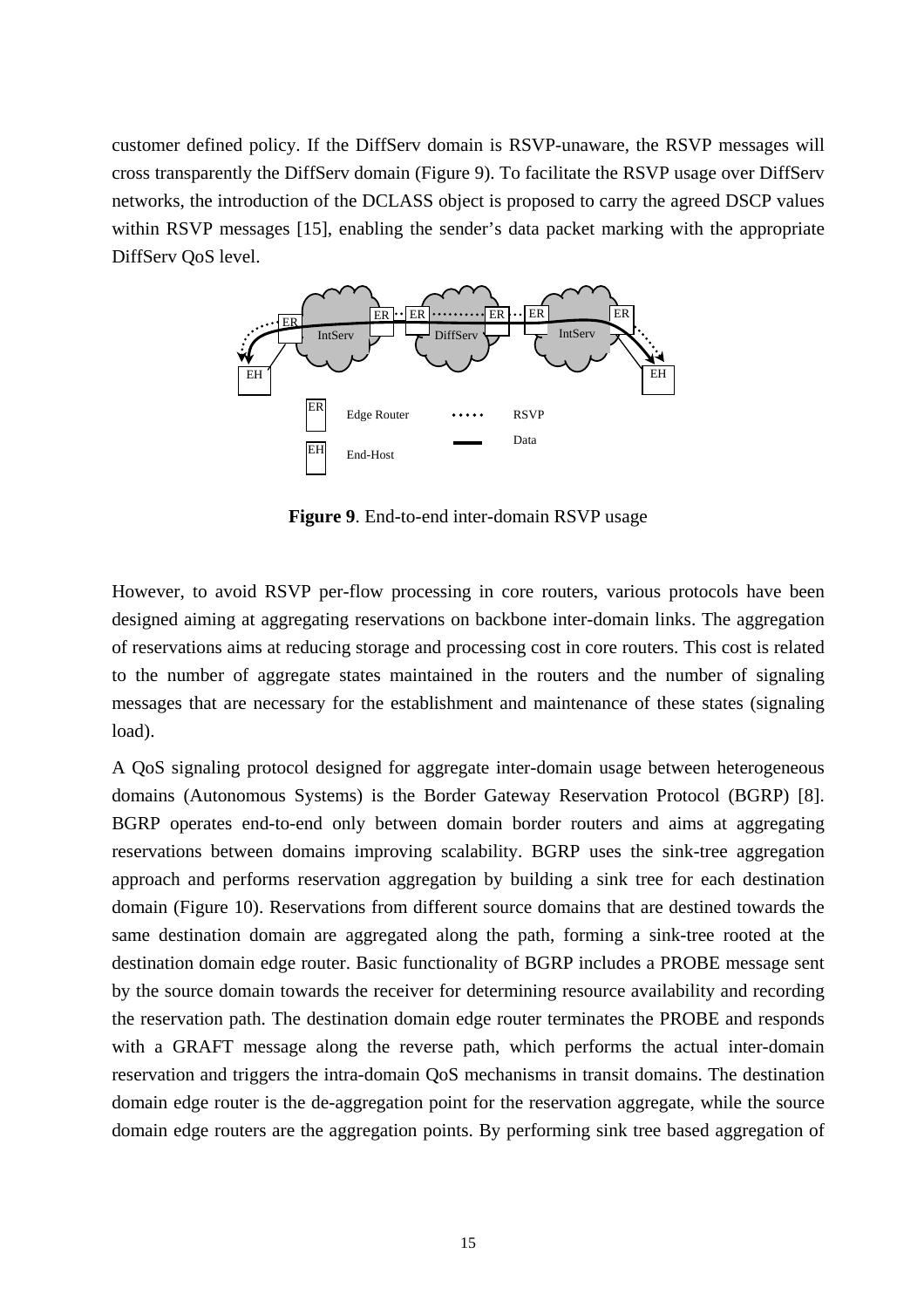reservations towards each destination domain, BGRP results in storing per-destination domain QoS states in border routers. The latter can be considered to be a significant contribution to scalability when compared to the per-flow RSVP, if we consider that the number of domains (ASs) in the Internet is approximately 160,000 [35] whereas the number of possible host pairs, i.e. the maximum number of flows, is  $(230,000,000)^2$  [34].



**Figure 10.** BGRP example: individual reservations from S1, S3 and S4 towards destination D1 are aggregated into an aggregate reservation tree with root D1

BGRP offers a significant gain in the number of maintained states in each router compared to RSVP. While the number of states in RSVP is equal to the number of QoS flows passing through a router, the respective number of states in BGRP corresponds to the number of destination domains that correspond to these flows. The gain in maintained states can reach a couple of orders of magnitude, depending on the network load and the diversification of the destination domains. Regarding the signaling load, BGRP reduces the message rate of the required refresh messages. The gain in the refresh message rate follows a similar pattern to the state gain with an extra dependence on the refresh period (the smaller the refresh period, the greater the gain) [8].

The Shared-segment based Inter-domain Control Aggregation Protocol (SICAP) [16] is another approach for supporting aggregate inter-domain reservations between Autonomous Systems. SICAP combines the shared-segment and the tree-based aggregation approaches to create tree-based reservation aggregates that do not necessarily extend up to the destination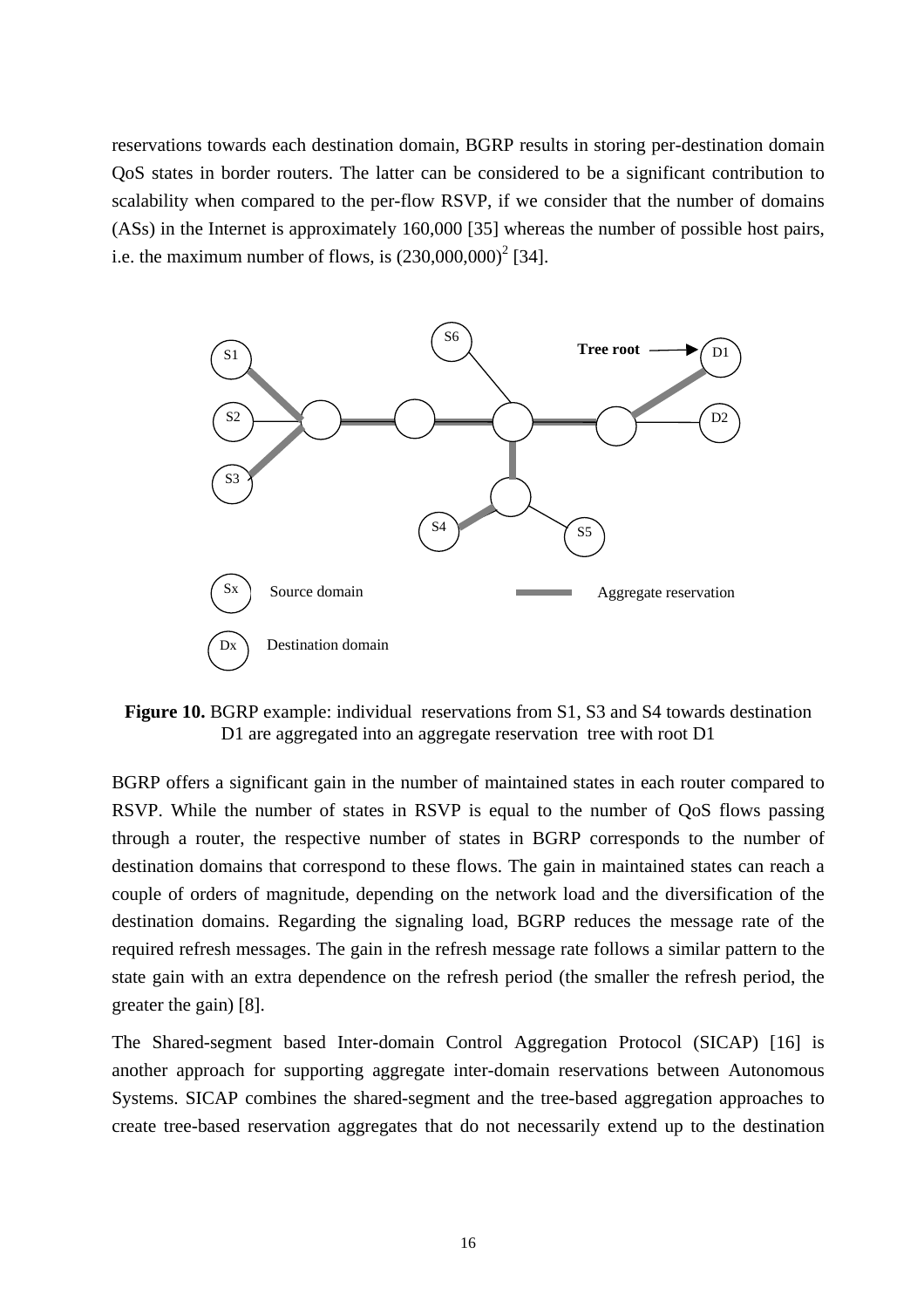domains. Apart from the destination domain de-aggregator point, Intermediate De-aggregation Locations (IDLs) are elected along the path, so that reservation requests that share a common path segment but do not end-up to the same destination domain are aggregated up to one of their common routers along the path. SICAP, similarly to BGRP, performs receiver-based reservations and uses a two-phase setup mechanism for their establishment. Upon the reception of the first QoS request, the respective source domain edge router initiates a REQ message towards the destination domain that collects information along the route regarding resource availability and network topology. The destination domain edge router uses the collected topology info and uses a specific choice algorithm to determine the appropriate IDL(s) along the route. By sending a RESV message along the reverse path the destination domain edge router establishes consecutive aggregate segments between itself, the IDL(s) and the source domain edge router (Figure 11). Future reservation requests that cross the same IDL(s) are dynamically incorporated into the existing aggregate(s) forming an aggregate reservation tree(s) rooted at the IDL(s). At each IDL, the aggregate reservations are de-aggregated and reaggregated towards the next IDL or the destination domain. SICAP results in storing per-IDL states in each router along the path further improving scalability as compared to BGRP (or RSVP). Simulation results [16] support that SICAP has consistently lower state requirements than BGRP. SICAP can result in a BGRP state reduction that varies between 0.5 and 0.8 (or more), depending on the specific load conditions in the network. SICAP signaling message load is similar to that of BGRP.



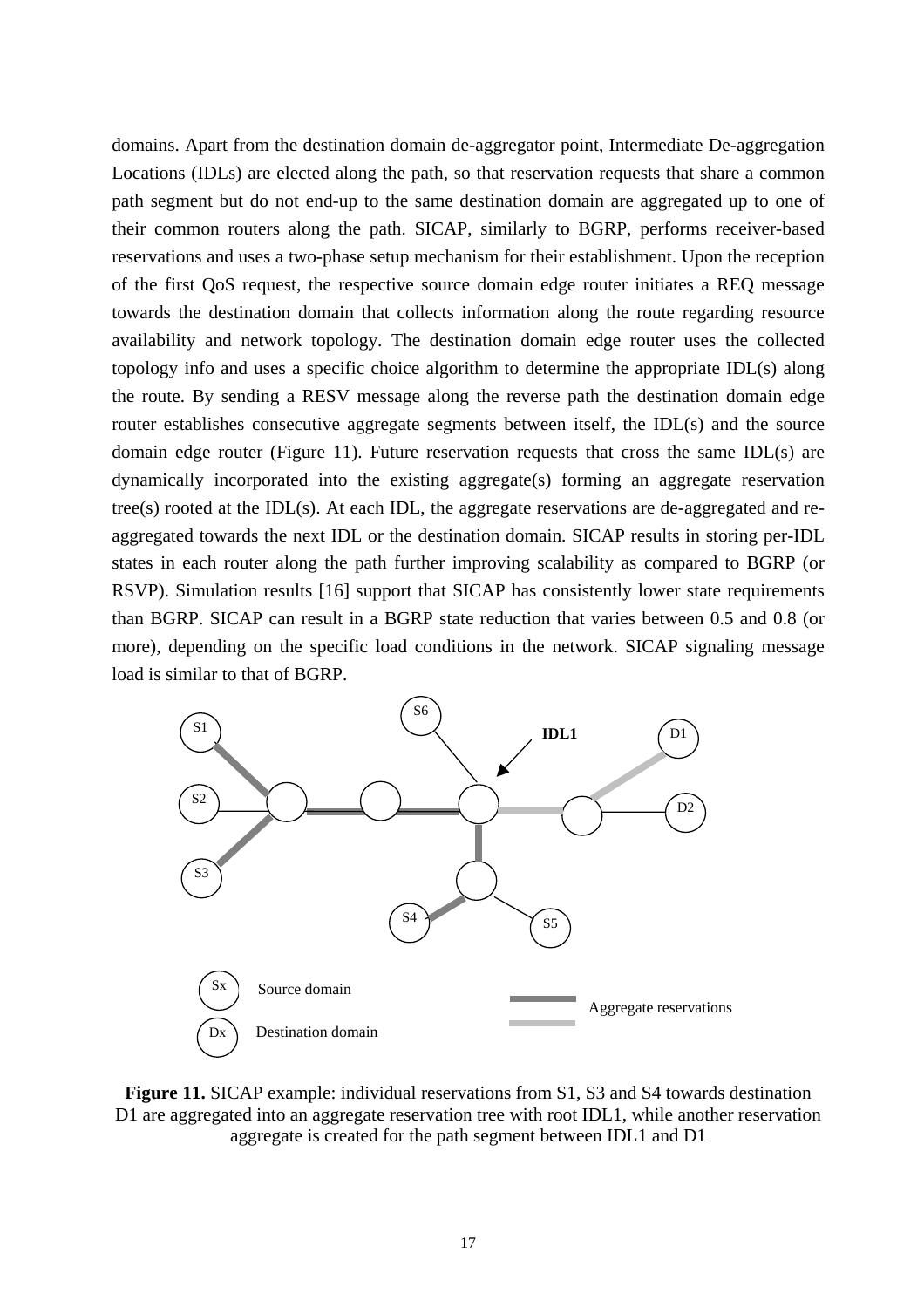An architecture for dynamically aggregating reservations sharing a common path segment is proposed in [18]. The DARIS (Dynamic Aggregation of Reservations for Internet Services) architecture assumes the existence of a central resource management entity (similar to the BB approach) inside each DiffServ domain that has a complete knowledge and control of the resources inside the domain and also avails the inter-domain BGP routing table. DARIS enables the creation of an aggregate between two arbitrary domains as soon as a threshold k of active common reservations between the two domains is exceeded. In this case, all intermediate edge routers can substitute the respective per-flow states with a single aggregate state (Figure 12). The reservation protocol that manages the aggregate reservations is the DMSP (Domain Manager Signaling Protocol). When a new resource request is received at a domain, a DMSP request message is sent toward the destination domain to check whether there exist other reservations along the path. If the threshold k of existing reservations is exceeded for a path segment, a new aggregate is established for these flows via the DMSP response message. The aggregation initiator becomes the aggregator domain and the last domain of the common path segment is the de-aggregator domain. New reservations that traverse the same path segment can be incorporated into the existing reservation aggregate, via appropriate signaling exchange. Simulation results [18] show that the DARIS state savings in the average lie in the range of one to two orders of magnitude when compared to a per-flow protocol that does not perform aggregation.



**Figure 12**. DARIS example: individual reservations from S1 and S3 towards destinations D1 and D2 respectively are aggregated into an aggregate reservation along their common path segment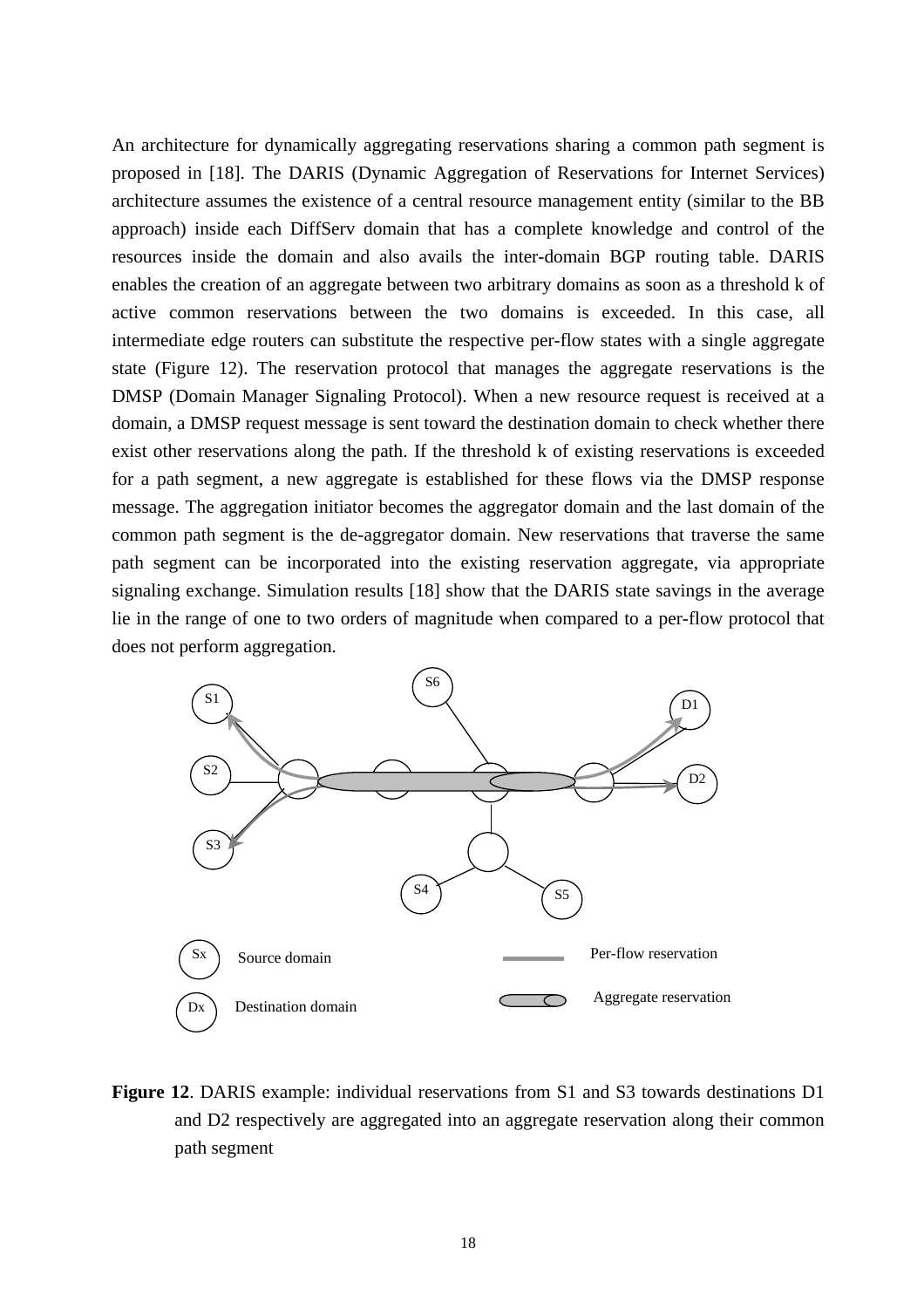BGRP, SICAP and DMSP aim at aggregating individual reservations on inter-domain links into larger aggregates. These aggregation protocols result in storing fewer QoS states in domain border routers as compared to RSVP, enhancing, thus, scalability. Moreover, BGRP SICAP and DMSP are generally triggered by domain edge routers, unlike RSVP that is triggered by end-hosts. DMSP assumes, however, the underlying functionality of an end-to-end reservation protocol triggered by end-hosts. BGRP and SICAP, instead, assume that there is an established form of communication of QoS requests from end-hosts to domain edge routers and vice versa.

BGRP aggregates reservations along the destination domain rooted sink-trees, which results in the storage of per-destination domain states in domain border routers. SICAP further reduces the stored states by introducing intermediate de-aggregation points using topology-related information. DMSP takes a different approach and aggregates in a non-tree like fashion, introducing dynamic discovery of aggregators and de-aggregators that takes into consideration the current network load. An advantageous feature of DMSP resulting from its pure sharedsegment design principle is that it allows for the creation of hierarchical aggregates (smaller aggregates can be aggregated into a larger one), which is not possible in tree-related protocols like BGRP and SICAP. Moreover, a pure shared-segment approach that allows for dependence between the discovery of the aggregate end-points and the current traffic load may result in fewer aggregate stored states than tree-based approaches. The DARIS architecture, however, is centralized and relies on the BGP information for the de-aggregator discovery.



**Figure 13**. Inter-domain QoS signaling in BB architectures

In BB-based architectures, inter-domain QoS signaling is triggered by the respective BBs when the received traffic exceeds the a priori bilateral resource agreements that exist between adjacent domains [7]. Resource agreements between domains are usually on per-aggregate basis, to enhance the resource allocation mechanism scalability. When a specific reservation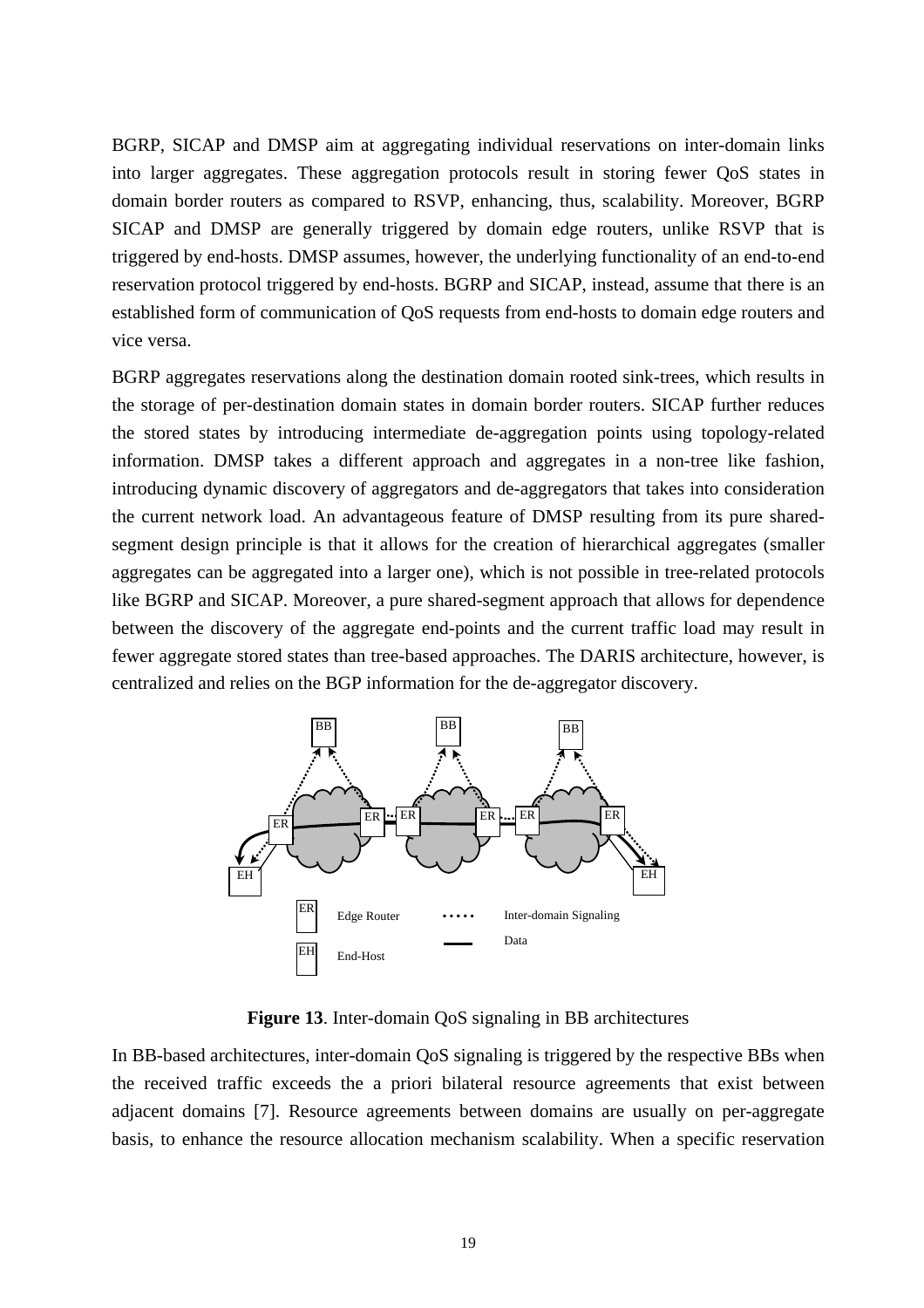aggregate needs to be modified, the requesting domain's BB sends an aggregate modification request to its neighboring BB along the path, which in turn may terminate or forward the request downstream (depending on its own inter-domain agreements). During propagation of the request between BBs, the intra-domain reservation mechanisms should be triggered enabling the necessary adaptation of resources inside the transit domains (Figure 13).

Following the basic concepts described above, an RSVP extension for establishing and modifying inter-domain resource aggregates is proposed in [7]. In addition, the QBone Signaling Workgroup proposed SIBBS (Simple Inter-domain Bandwidth Broker Signaling) [13], an inter-domain resource reservation protocol for deployment in BB-based architectures. SIBBS specifies a new set of reservation request and response messages as well as a set of Globally Well-known Services (GWS) that are globally identifiable throughout the network each of which requires different treatment regarding QoS. Irrespectively of the specific signaling protocol used for inter-BB communication, special care should be given on the granularity level of the protocol, taking into account that there is a trade-off between accurate end-to-end QoS provision on one hand and scalability on the other [23].

## V. **SUMMARY AND DISCUSSION**

QoS signaling is amongst the major elements constituting the QoS support mechanism. This paper has focused on the identification of the most representative QoS signaling protocols for the Internet and identified their applicability to the basic Internet QoS architectures.

The simplified assumption for a homogeneous end-to-end Internet architecture (single-tier) gave birth to the IntServ QoS architecture. IntServ assumes identical QoS functionality in all intermediate routers along the data path, which is based on the support of per-flow differentiated treatment. Several single-tier end-to-end protocols have been proposed to implement the respective QoS signaling protocol, with RSVP being the major representative. While end-to-end per-flow protocols succeed in offering accurate QoS guarantees, high processing and storage overhead in routers is implied, since per-flow QoS states are stored in all traversing routers. Per-flow state maintenance in each intermediate router is a point of great dispute, mainly due to the scalability issues raised in backbone networks.

The necessity for a scalable and simplified alternative to IntServ led to the design of the DiffServ QoS architecture. DiffServ relies on packet differentiation based on a small number of per-hop behaviors statically configured inside routers. Static router configuration eliminates the need for QoS signaling, while packet classification in a small number of DiffServ QoS classes reduces significantly the number of states stored. DiffServ, however, provides only an approximation of the requested QoS to the various flows, treating similar flows the same way.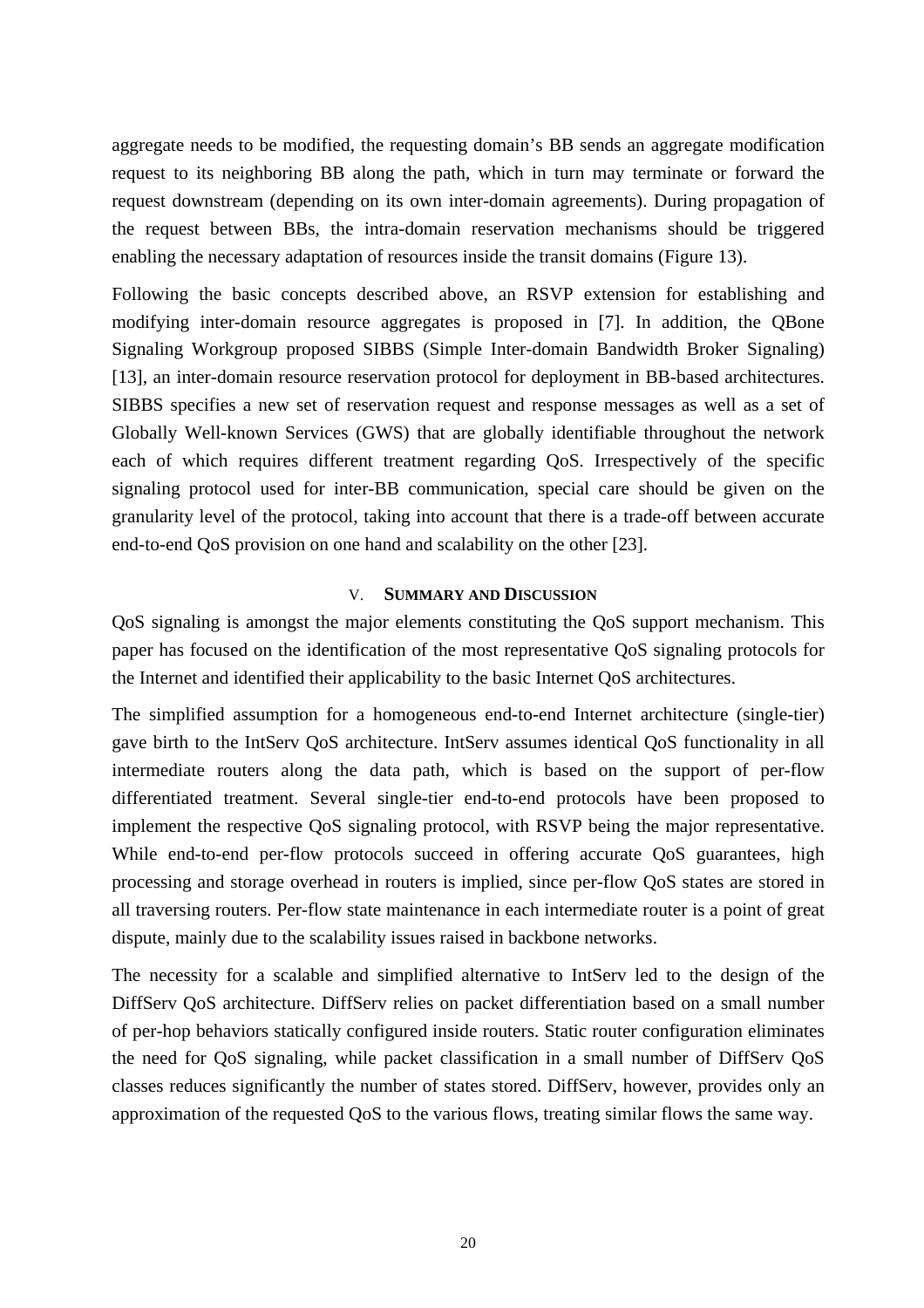The inherent heterogeneity of Internet domains gave birth to a two-tier QoS signaling architecture, where the intra-domain signaling performs reservations inside a domain and the inter-domain signaling performs reservations between domains. Separation of intra- and interdomain signaling allows for great flexibility and efficiency in resource allocation, where aggregation of resources can take place in core domains and border links while per-flow QoS can be offered inside access domains. Further flexibility can be achieved by extending the architecture to a multi-tier signaling paradigm.

The major representatives of both intra- and inter-domain signaling protocols are summarized in Table1, while Table 2 summarizes the basic characteristics of each of the protocols reviewed. One can observe that the soft-state approach is supported by all considered protocols, since soft-states offer flexibility in cases of node failure. Single-tier protocols usually assume per-flow processing in each router and are initiated by end-hosts. On the other hand, inter-domain protocols usually operate on per-aggregate basis and are initiated by edge routers or domain agents. Intra-domain protocols can either perform per-flow or per-aggregate reservations, depending on the positioning of the domain inside the network (core or access). Distributed architectures seem to be in general preferable to agent-based ones, basically due to scalability problems arising with centralized functionality. The sender- or receiver-based initiation of the reservation has been for a long time a point of dispute between protocol designers. The supporters of sender-initiated reservations call on the avoidance of storage of backward routing information in the nodes situated in the forwarding path. This information is necessary in receiver-initiated schemes so that reservation messages sent by the receiver to the sender follow the same backward path as the forward one. On the other hand, sender-initiated reservation schemes may result in unnecessary reservation of resources inside routers, since reservation in a router takes place without knowing if the other routers along the path can allocate the requested resources or not.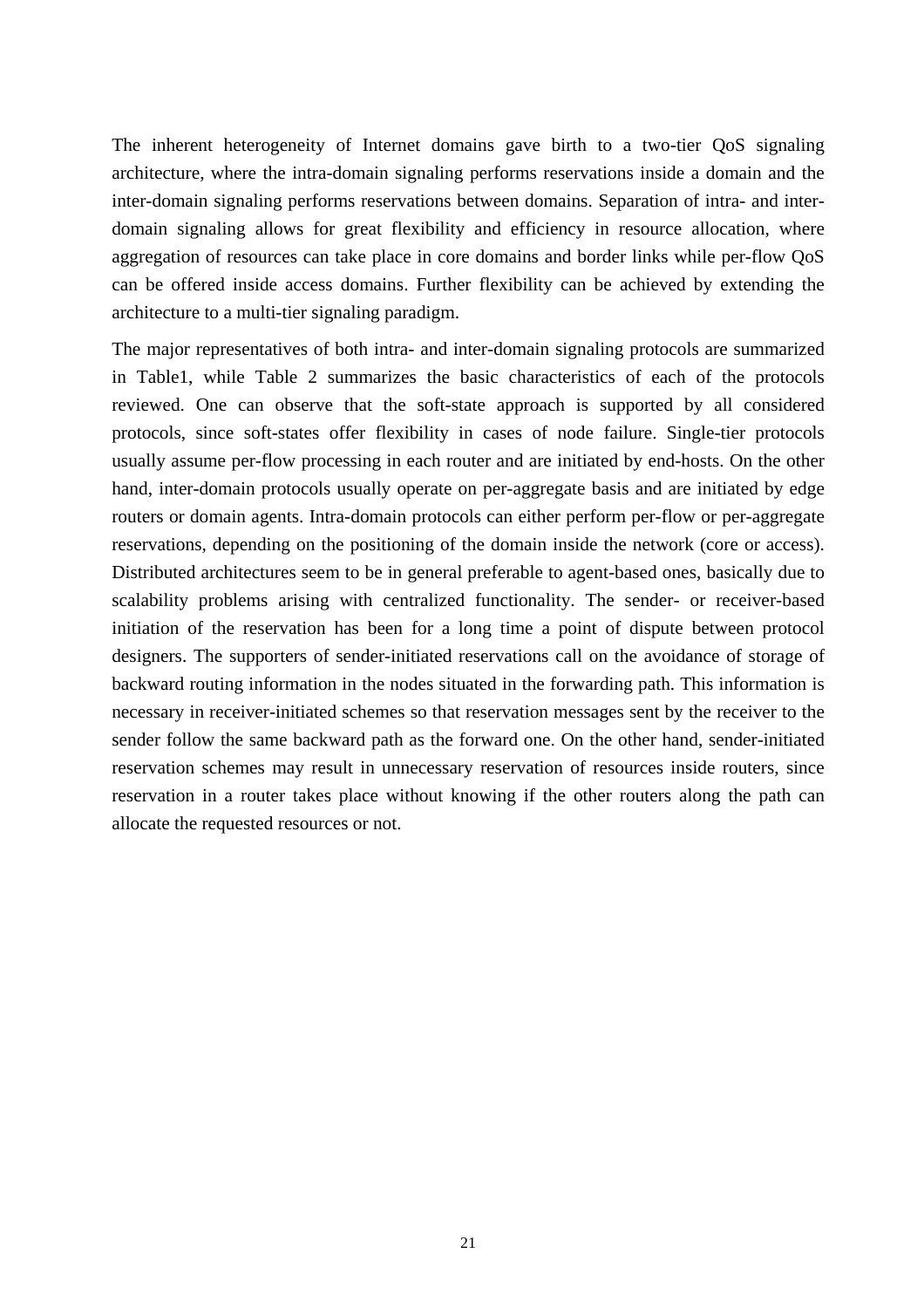| Single-tier |        | <b>RSVP</b>     |  |  |  |
|-------------|--------|-----------------|--|--|--|
|             |        | <b>YESSIR</b>   |  |  |  |
|             |        | Boomerang       |  |  |  |
|             |        | <b>INSIGNIA</b> |  |  |  |
|             |        | <b>RSVP</b>     |  |  |  |
|             | Intra- | Aggr. RSVP      |  |  |  |
|             | domain | <b>RMD</b>      |  |  |  |
| Two-        |        | DiffRes         |  |  |  |
| tier        |        | <b>RSVP</b>     |  |  |  |
|             | Inter- | <b>BGRP</b>     |  |  |  |
|             | domain | <b>SICAP</b>    |  |  |  |
|             |        | <b>DMSP</b>     |  |  |  |
|             |        | <b>SIBBS</b>    |  |  |  |

**Table 1.** QoS Signaling Protocols classification

|                  | <b>Reservation</b> | <b>Reservation</b> | <b>Triggering</b> | <b>Architecture</b> | soft or      |
|------------------|--------------------|--------------------|-------------------|---------------------|--------------|
|                  | granularity        | initiation         | point             |                     | hard states  |
| <b>RSVP</b>      | per-flow           | receiver-based     | end-host          | distributed         | soft         |
| <b>YESSIR</b>    | per-flow           | sender-based       | end-host          | distributed         | soft         |
| <b>Boomerang</b> | per-flow           | sender-based       |                   |                     |              |
|                  |                    | $\alpha$           | end-host          | distributed         | soft         |
|                  |                    | receiver-based     |                   |                     |              |
| <b>INSIGNIA</b>  | per-flow           | sender-based       | end-host          | distributed/        | soft         |
|                  |                    |                    |                   | in-band             |              |
| Aggr. RSVP       | per-aggregate      | receiver-based     | edge router       | distributed         | soft         |
| <b>RMD</b>       | per-aggregate      | sender-based       | edge router       | distributed         | soft or hard |
| <b>DiffRes</b>   | per-aggregate      | sender-based       | edge router       | distributed         | soft         |
| <b>BGRP</b>      | per-aggregate      | receiver-based     | edge router       | distributed         | soft         |
| <b>SICAP</b>     | per-aggregate      | receiver-based     | edge router       | distributed         | soft         |
| <b>DMSP</b>      | per-aggregate      | sender-based       | domain agent      | centralized         | soft         |
| <b>SIBBS</b>     | per-aggregate      | receiver-based     | Bandwidth         | centralized         | soft         |
|                  |                    |                    | <b>Broker</b>     |                     |              |

**Table 2.** Basic characteristics of QoS signaling protocols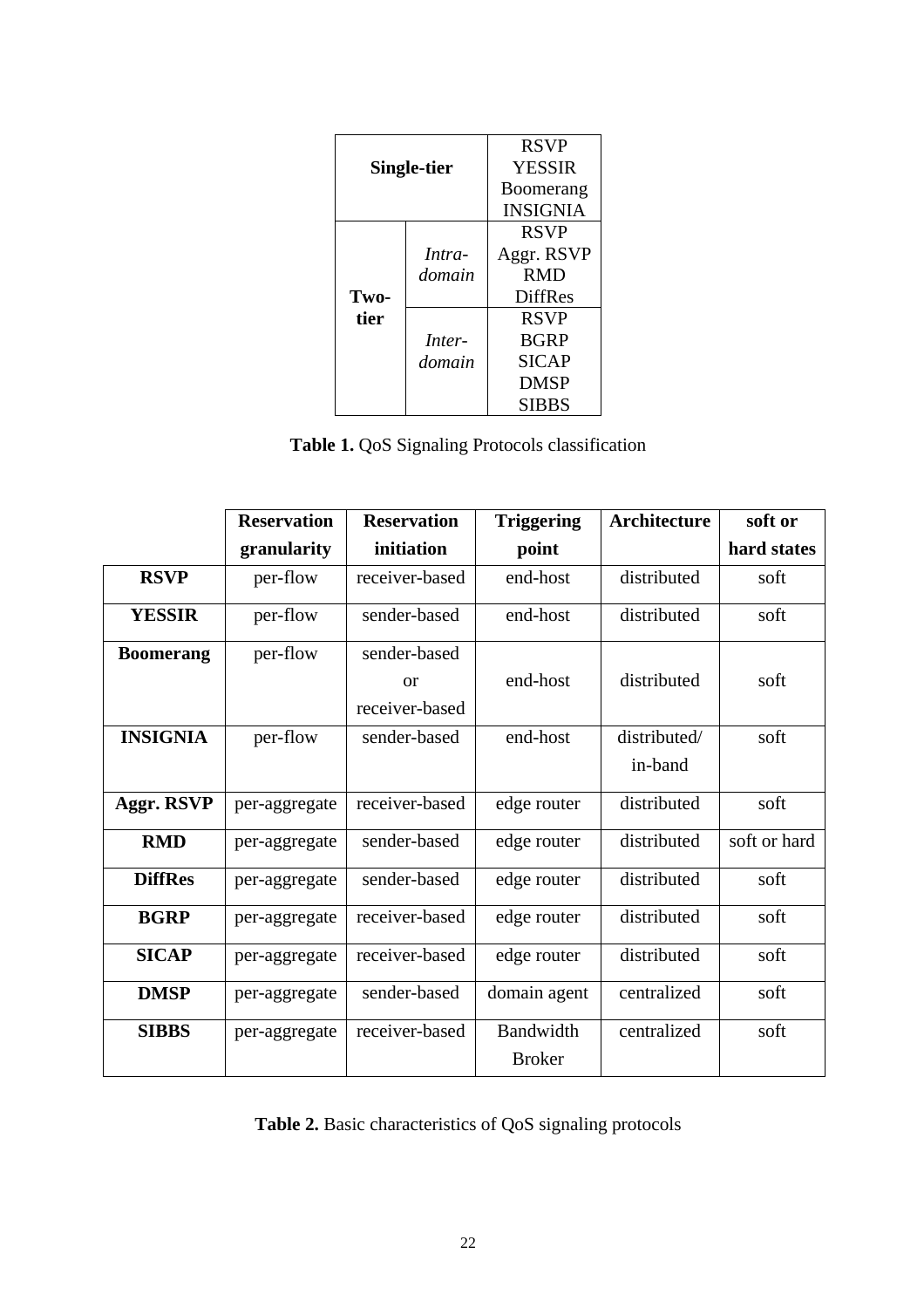Despite the great research advances in the Internet QoS signaling area, there is no large-scale deployment of the QoS supporting protocols. This can be attributed to various reasons, not necessarily related to technical issues. Several core providers seem to find over-provisioning a simple alternative to QoS support, attributed to the great advances in fiber optics communications. Considering, however, that bandwidth will always be a finite resource, the support of service differentiation will be eventually necessary.

Moreover, the technical maturity of the Internet QoS has not been followed, yet, by the respective development of the necessary business models, charging and policy frameworks. The business models of the Internet players are still not adapted to dynamic negotiations of QoS agreements among users, access and core network providers. Innovative QoS-aware service models assume the deployment of dynamic charging techniques as well as efficient AAA methods.

#### **VI. RELATED WORK**

As depicted in the previous sections several QoS standards and proposals have been produced during the last decade. The need to cast a global view on the Internet QoS area drove various research efforts up to now, each of which is focusing on different QoS aspects.

More specifically, a first effort to give a global overview of Internet QoS is presented in [22]. Authors in [22] focus on the various mechanisms that can be used for offering QoS in the Internet and describe the IntServ/DiffServ architectures, MPLS, traffic engineering and constrained-based routing. The advantages and drawbacks of each method are discussed, as well as the motives behind the introduction of each method and the relations between them. In addition, a comparison between ATM networks and IP router networks using DiffServ and MPLS is attempted. The RSVP protocol is generally used throughout the paper to cover the signaling needs of the described QoS architectures.

The two-tier QoS signaling approach for the Internet was first presented in [7], where a realization of this model based on bandwidth brokers was described. The focus of this work is on the presentation of intra-domain and inter-domain resource allocation procedures. Moreover, a measurement-based approach for the reservation of aggregate resources between domains is proposed. Apart from RSVP, authors in [7] do not consider the applicability of other QoS protocols for intra- or inter-domain usage.

The IETF NSIS group [33] is currently very actively working on the design of a generic signaling protocol managing general-purpose states. Since QoS provision is basically an issue of establishing and maintaining reservation states inside network routers, QoS signaling is considered as a special case of the NSIS generic signaling protocol.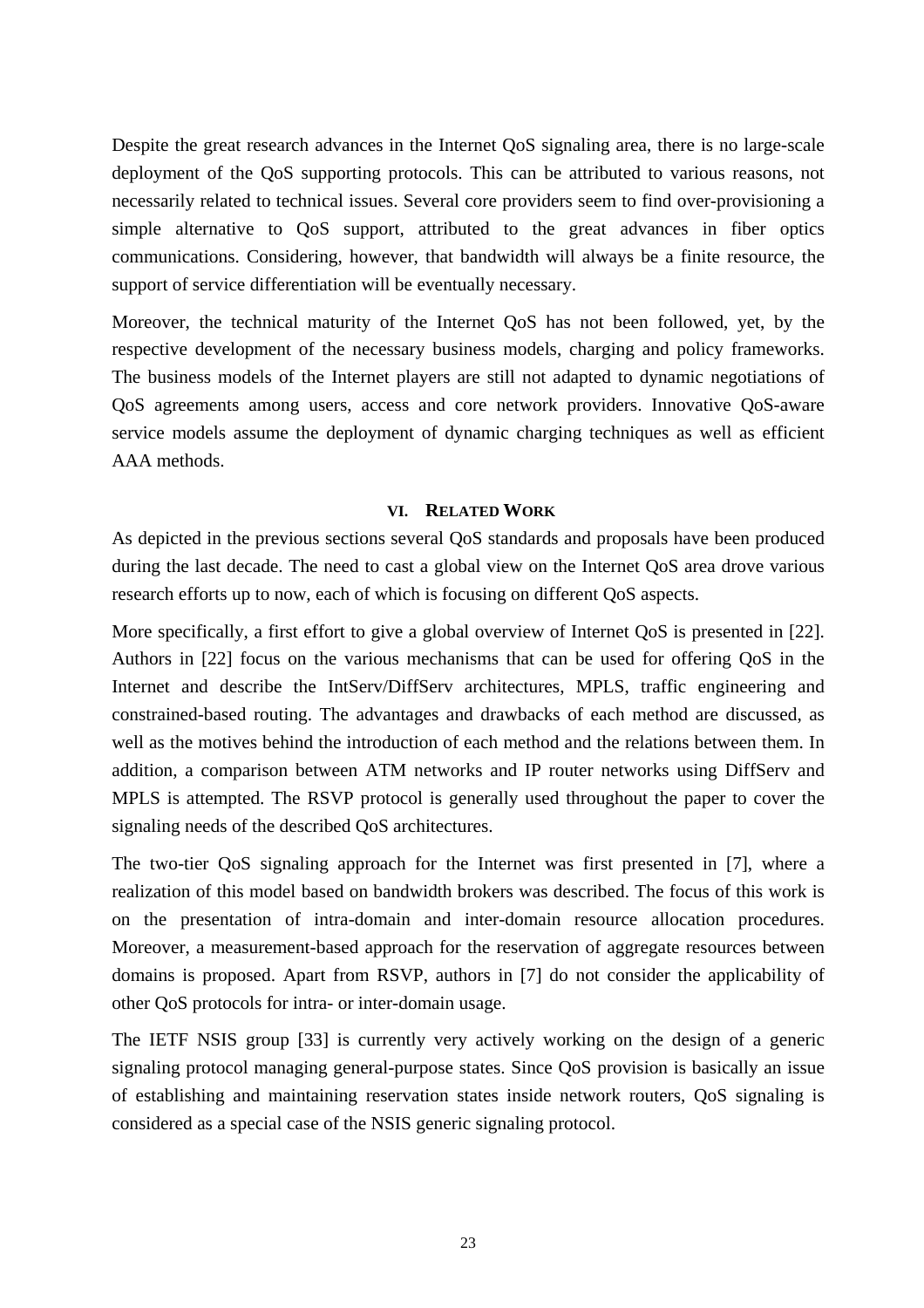NSIS is trying to identify which aspects of the existing QoS protocols could constitute useful elements for the future Internet signaling protocols have come up with two Internet-Drafts that review the current QoS architectures and protocols for the Internet. An analysis of the existing QoS solutions trying to point out open issues in QoS signaling is provided in [21]. The QoS solutions considered are the end-to-end usage of RSVP, the IntServ over DiffServ architecture, the static assignment of trunk reservations based on DiffServ and the Aggregated RSVP. Advantages and disadvantages of each QoS solution are further discussed.

Authors in [20] in an effort to gain useful lessons for the design of the future generic Internet signaling protocol present a review of some of the major QoS signaling protocols and analyze their features. Special focus is given on the RSVP protocol, which is directly examined for compatibility with the NSIS requirements. RSVP protocol's characteristics and extensions are studied in detail, including RSVP reliability, performance, security and mobility issues, RSVP usage with MPLS, ATM, GMPLS, as well as mechanisms for refresh reduction and reservation across tunnels. Short description and evaluation is given on other QoS signaling proposals. Useful conclusions are finally drawn regarding the design of the NSIS generic signaling protocol.

NSIS is expected to give valuable input in the Internet signaling area. The group has been very active during the past few years and has already specified the requirements for the generic signaling protocol [28] and the requirements for a QoS solution for mobile terminals (using Mobile IP) [29]. Moreover, the NSIS group has designed a general framework for the NSIS Internet signaling protocol [30], where the overall signaling protocol suite is split to a generic lower NSIS transport layer and several upper signaling layers, one for each specific signaling application (e.g. QoS signaling layer). The interactions between the two layers are also described in [30]. A protocol for the NSIS transport layer that uses the existing IP transport layer protocols has been further proposed in [32]. The NSIS signaling layer protocol for the QoS has been specifically addressed in [31].

The NSIS framework supports the multi-tier paradigm addressed in our survey by specifically examining scenarios including signaling end-to-end, end-to-edge (intra-domain), and edge-toedge (inter-domain) [30]. To support this infrastructure within a single signaling framework, NSIS supports local objects that are used only within the boundaries of a domain.

## **VII. CONCLUSIONS**

The increasing demand for real-time services support over the Internet necessitates the Internet evolution from a best-effort network to a network that can reliably offer QoS guarantees. Various efforts have been made towards this direction, comprising the design of QoS architectures and signaling protocols for the Internet.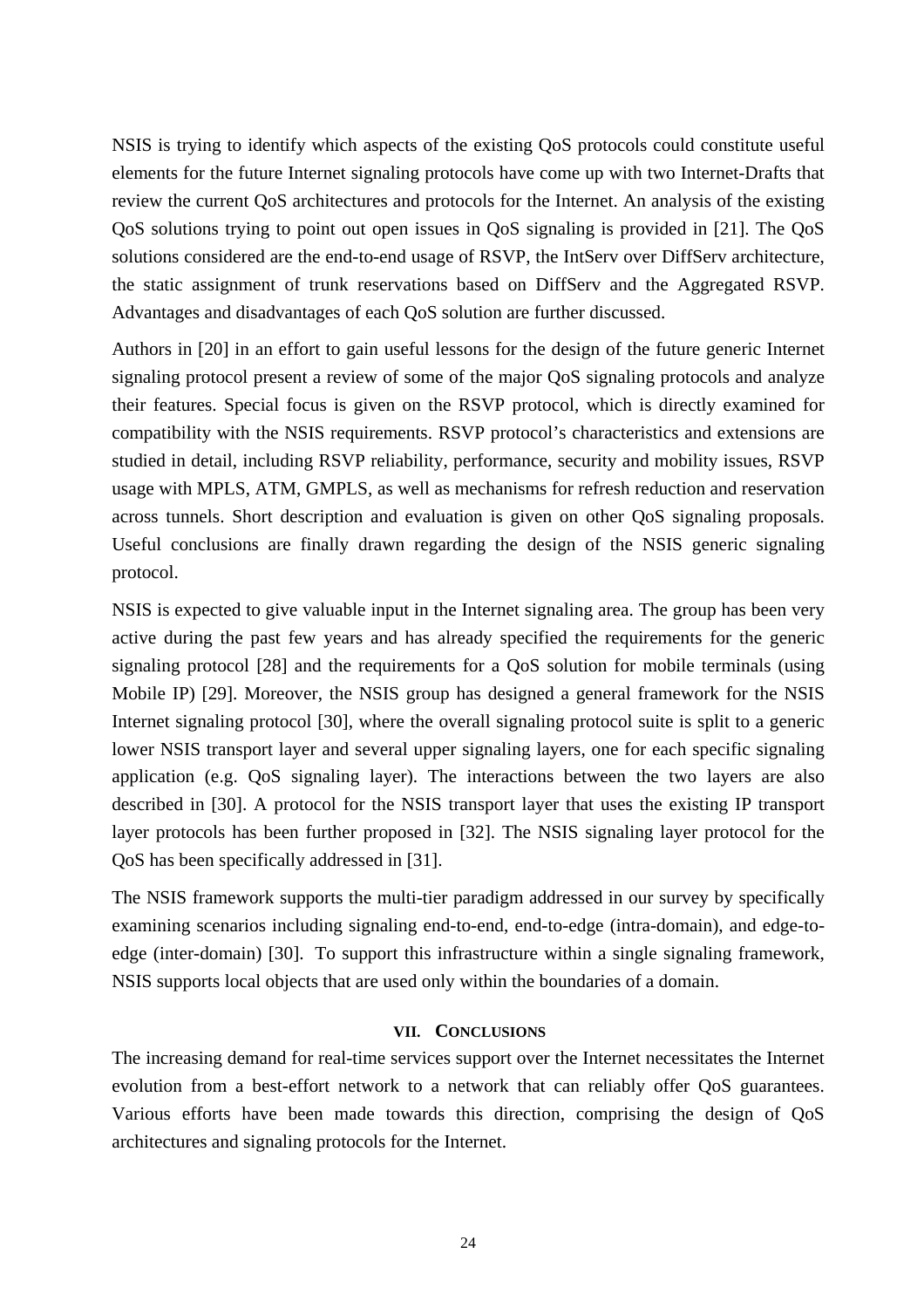In this paper, the major QoS signaling protocols have been identified and classified under the general prism of the two-tier resource management model for the Internet. Moreover, the individual characteristics of each protocol are presented and relatively compared. The general trends and principles behind the Internet QoS signaling are also discussed.

Major research is still been carried out regarding the QoS provision in the Internet, since none of the proposed protocols seems to offer the ideal compromise between protocol complexity, network scalability and accuracy of offered quality of service. Amongst the interesting conclusions derived through previous research is that efficient QoS provision in the Internet would not be offered by the universal adoption of a single end-to-end QoS architecture. Instead, a two-tier signaling architecture allowing for aggregation of resources in backbone networks and per-flow QoS offering inside access domains, serves relatively well the purpose of network scalability and offered QoS accuracy. This can be achieved by the use of separate QoS signaling inside and in-between network domains that would further allow for aggregation of allocated resources inside and in-between core domains. Aggregation in the QoS data and control plane allows for scalability in core routers and domains, while assuring end-to-end QoS.

The generic approach of multi-tier signaling architecture for the Internet is also supported by the NSIS (Next Steps In Signaling) IETF Working Group, which is currently defining a unified signaling framework for the Internet.

#### **VIII. REFERENCES**

- [1] R. Braden, D. Clark, S. Shenker, "Integrated Services in the Internet Architecture: an Overview", IETF RFC 1633, June 1994
- [2] S. Blake, D. Black, M. Carlson, E. Davies, Z. Wang, W. Weiss, "An Architecture for Differentiated Services", IETF RFC 2475, December 1998
- [3] R. Braden, L. Zhang, S. Berson, S. Herzog, S. Jamin, "Resource Reservation Protocol (RSVP)", IETF RFC 2205, Sept. 1997
- [4] Y. Bernet, P. Ford, R. Yavatkar, F. Baker, L. Zhang, M. Speer, R. Braden, B. Davie, J. Wroclawski, E. Felstaine, "A Framework for Integrated Services Operation over DiffServ Networks", IETF RFC 2998, Nov. 2000
- [5] F. Baker, C. Iturralde, F. Le Faucheur, B. Davie, "Aggregation of RSVP for Ipv4 and Ipv6 reservations", IETF RFC 3175, Sept. 2001
- [6] K. Nichols, V. Jacobson, and L. Zhang, "A Two-bit Differentiated Services Architecture for the Internet", IETF RFC2638, July 1999
- [7] Terzis, L. Wang, J. Ogawa and L. Zhang, "A Two-Tier Resource Management Model for the Internet", Global Internet, Dec. 1999
- [8] P. Pan, E, Hahne, and H. Schulzrinne, "BGRP: A Tree-Based Aggregation Protocol for Inter-domain Reservations", Journal of Communications and Networks, Vol. 2, No. 2, June 2000
- [9] G. Feher, K. Nemeth, M. Maliosz, I. Cselenyi, J. Bergkvist, D. Ahlard, and T. Engborg, "Boomerang A Simple Protocol for Resource Reservation in IP Networks", IEEE Workshop on QoS Support for Real-Time Internet Applications, Vancouver, Canada, June '99
- [10] P. Pan and H. Schulzrinne, "YESSIR: A simple reservation mechanism for the Internet", International Workshop on Network and Operating System Support for Digital Audio and Video (NOSSDAV), Cambridge, England, July 1998
- [11] L. Westberg, A. Császár, G. Karagiannis, Á. Marquetant, D. Partain, O. Pop, V. Rexhepi, R. Szabó, A. Takács, "Resource Management in Diffserv (RMD): A Functionality and Performance Behavior Overview", Protocols for High-Speed Networks 2002